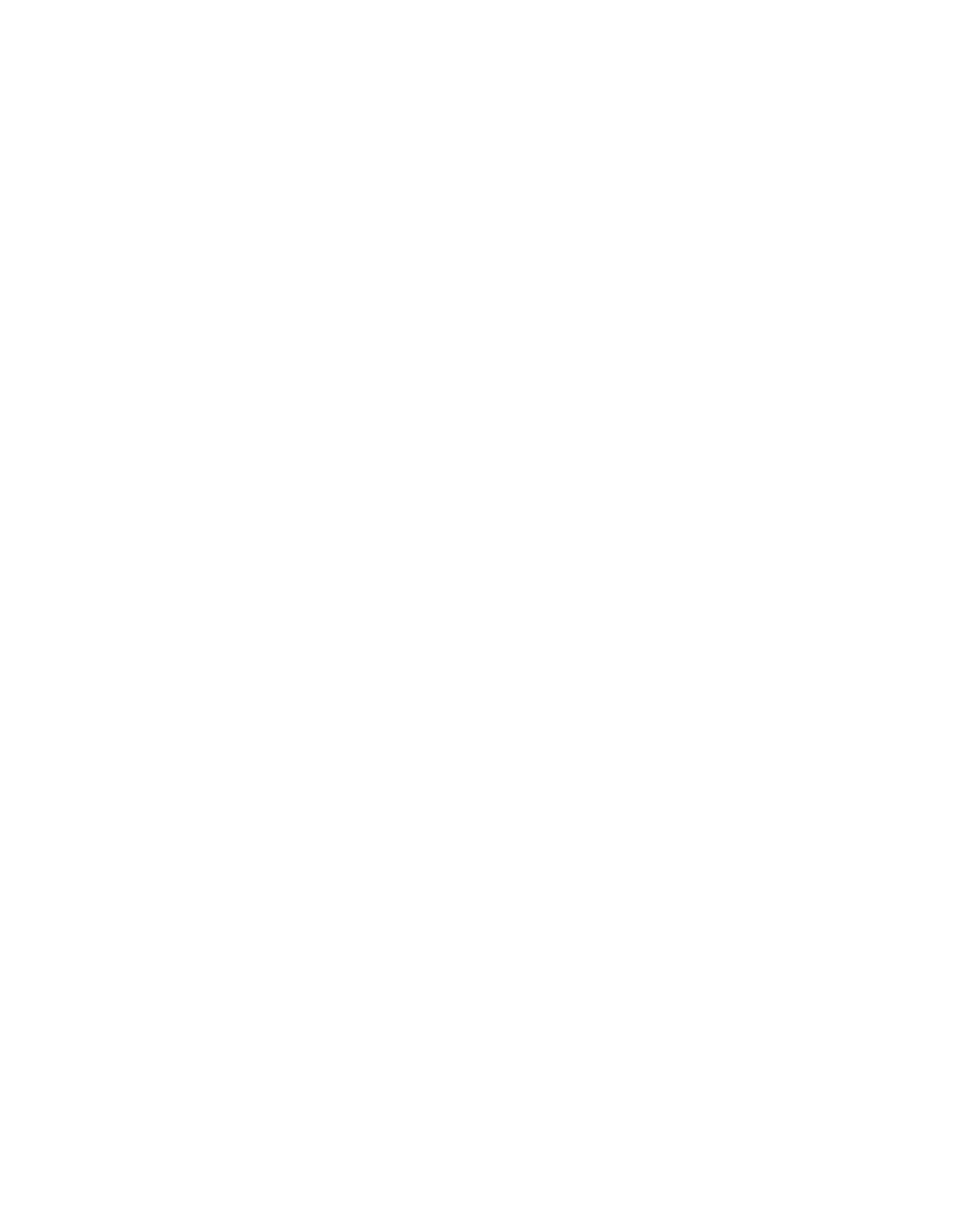# TABLE OF CONTENTS

| Article | Page                                                                 |  |
|---------|----------------------------------------------------------------------|--|
| T       | <b>SCOPE OF AGREEMENT</b>                                            |  |
|         |                                                                      |  |
|         |                                                                      |  |
|         |                                                                      |  |
| П       | <b>EMPLOYMENT</b>                                                    |  |
|         |                                                                      |  |
|         |                                                                      |  |
|         |                                                                      |  |
|         |                                                                      |  |
|         | Sec. 8                                                               |  |
| Ш       | <b>CLASSIFICATIONS</b>                                               |  |
|         | Sec. 9                                                               |  |
|         |                                                                      |  |
|         |                                                                      |  |
| IV      | <b>SENIORITY</b>                                                     |  |
|         |                                                                      |  |
|         |                                                                      |  |
|         |                                                                      |  |
| V       | <b>COMPENSATION</b>                                                  |  |
|         |                                                                      |  |
|         |                                                                      |  |
|         |                                                                      |  |
|         |                                                                      |  |
|         |                                                                      |  |
|         | Sec. 20                                                              |  |
|         |                                                                      |  |
|         |                                                                      |  |
| VI      | WORKING CONDITIONS                                                   |  |
|         | Sec. 22                                                              |  |
|         | Sec. 23                                                              |  |
|         | Sec. 24                                                              |  |
|         | Sick Days and San Francisco Paid Sick Leave Ordinance  15<br>Sec. 25 |  |
|         | Sec. 26                                                              |  |
| VII     | DISPUTES AND GRIEVANCES                                              |  |
|         |                                                                      |  |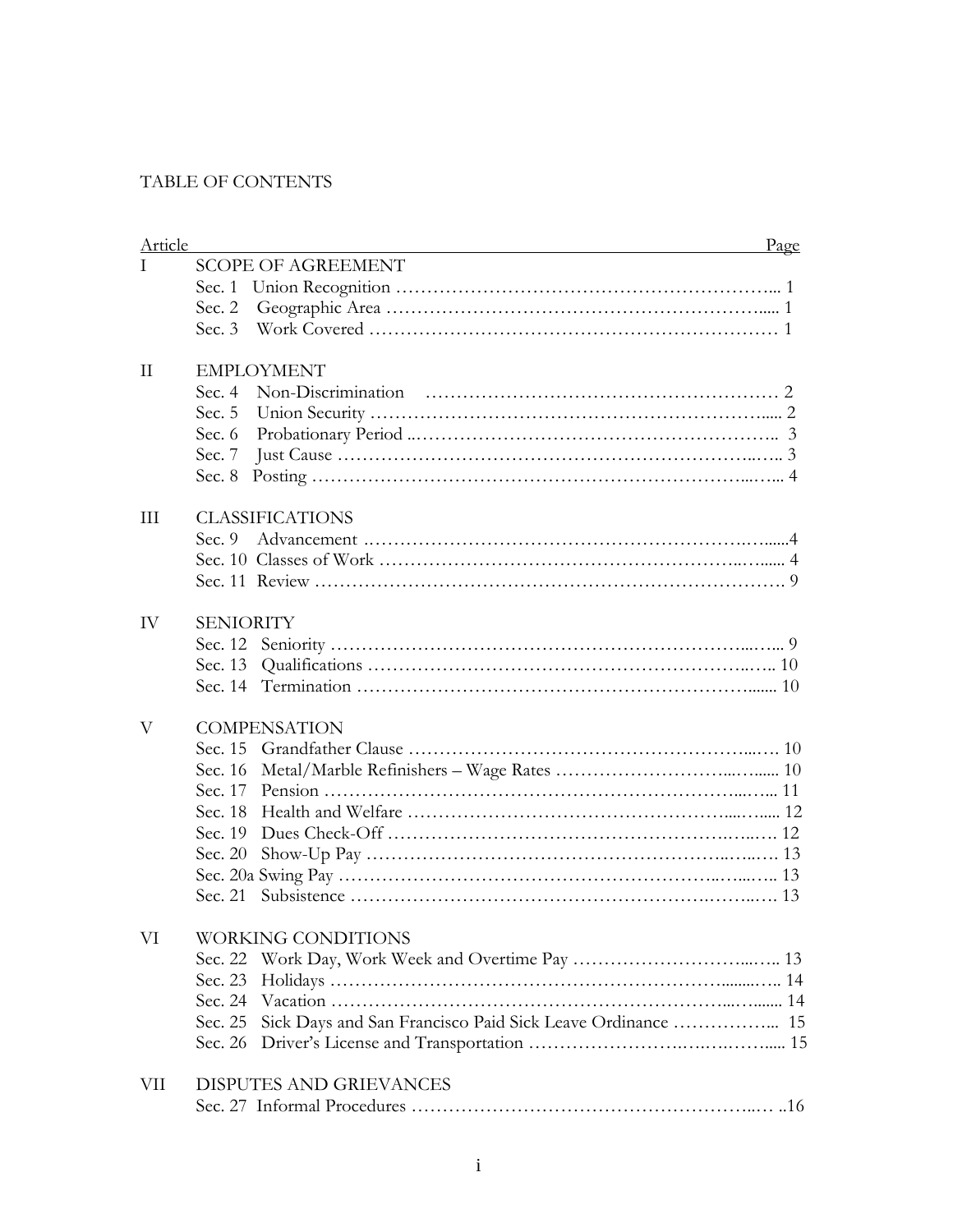| VIII  |                        |  |
|-------|------------------------|--|
| IX    | <b>SUBSTANCE ABUSE</b> |  |
| X     |                        |  |
| XI    | <b>UNION OFFICIALS</b> |  |
| XII   |                        |  |
| XIII. |                        |  |
|       | <b>SIGNATURE PAGE</b>  |  |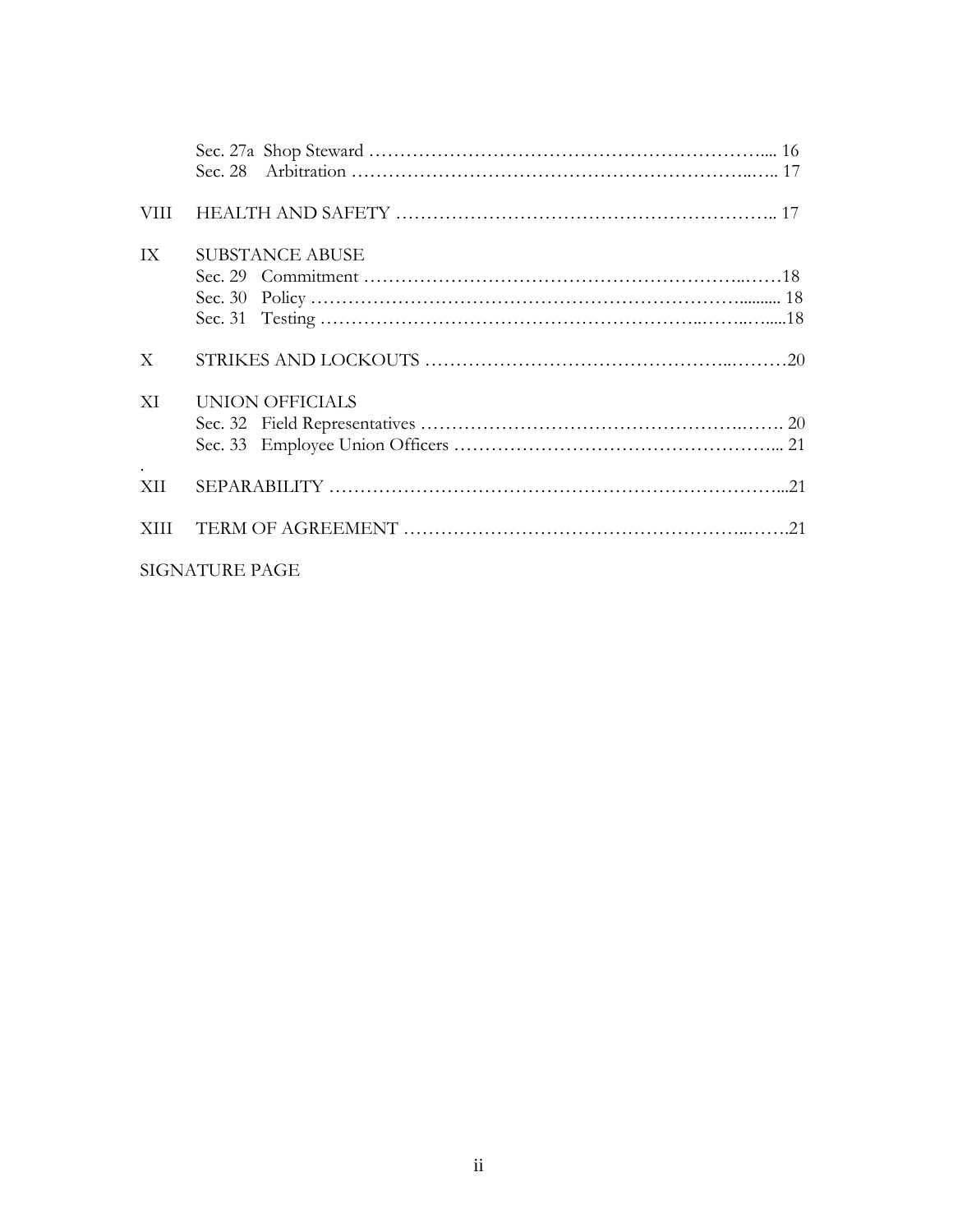# **MASTER AGREEMENT December 1, 2011 - November 30, 2017 METAL/MARBLE REFINISHERS**

THIS AGREEMENT, effective **December 1, 2011,** by and between Bricklayers and Allied Craftworkers Local 3CA, IUBAC, AFL-CIO (Union) and those Employers signing herein, acting as a group, or any other Employer who becomes signatory.

### **"WITNESSETH"**

## **ARTICLE I SCOPE OF AGREEMENT**

### **Section 1. UNION RECOGNITION**

Bricklayers and Allied Craftworkers Local 3 CA is recognized as the sole collective bargaining representative for employees performing work covered by this Agreement.

### **Section 2. GEOGRAPHIC AREA**

The area covered by this Agreement includes, in the northern part of the State of California, the counties of Alameda, Alpine, Amador, Butte, Calaveras, Colusa, Contra Costa, Del Notre, El Dorado, Fresno, Glenn, Humboldt, Kings, Lake, Lassen, Madera, Marin, Mariposa, Mendocino, Merced, Modoc, Monterey, Napa, Nevada, Placer, Plumas, Sacramento, San Benito, San Francisco, San Joaquin, San Mateo, Santa Clara, Santa Cruz, Shasta, Sierra, Siskiyou, Solano, Sonoma, Stanislaus, Sutter, Tehama, Trinity, Tuolumne, Yolo and Yuba.

# **Section 3. WORK COVERED**

Includes the maintenance and refinishing of installed metal and/or natural stone including clean-up necessitated by the work as described below:

a) Refinishing and maintenance of ferrous and non-ferrous architectural/ornamental metals (i.e. copper alloys, stainless steel, aluminum, iron, steel and monel) interior or exterior in commercial, industrial, public and residential buildings, and surrounding landscape sites (i.e. statues and fountains), specifically stripping, cleaning, grinding, graining, polishing, coloring;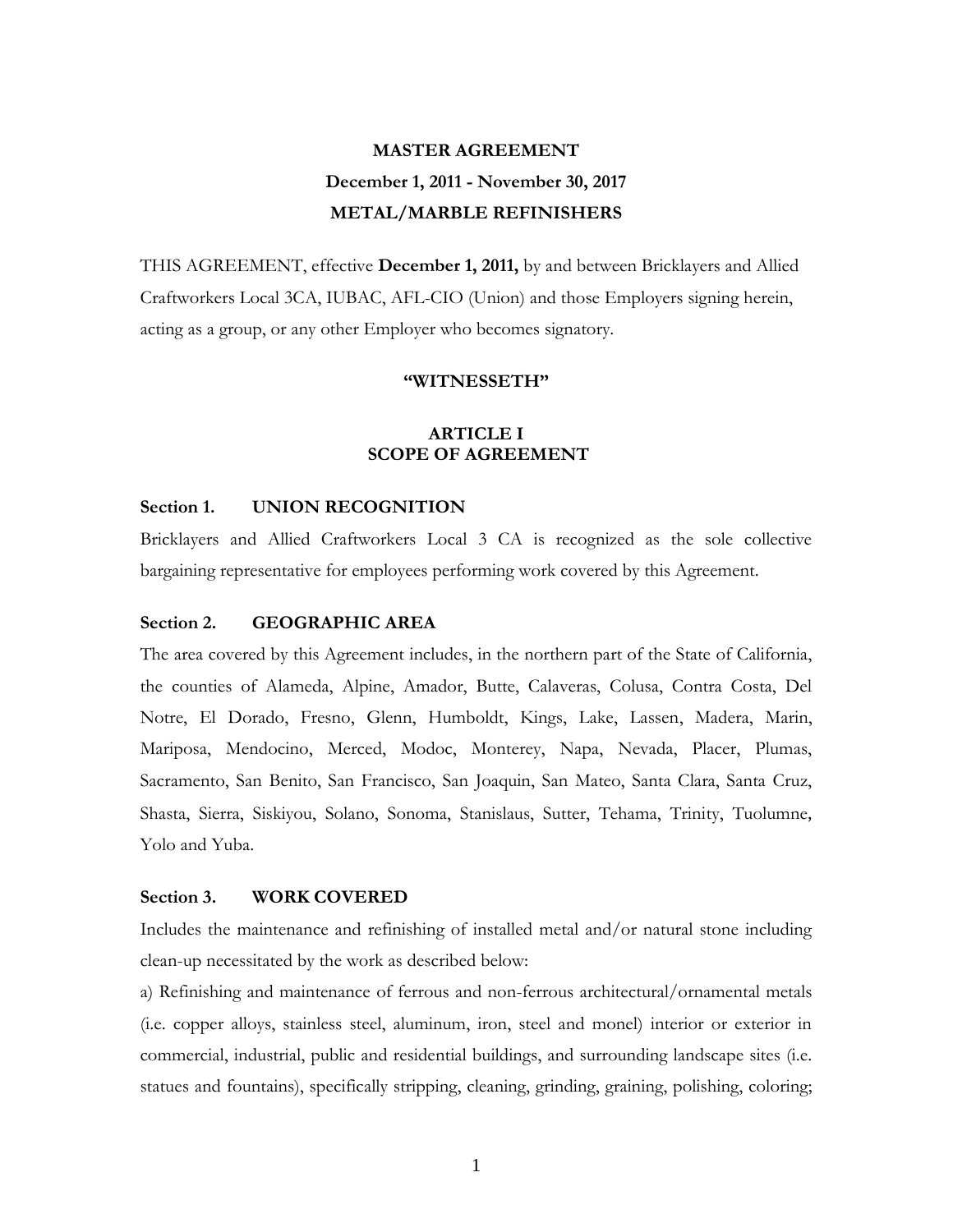surface repair, lacquering or painting integral with the refinishing process: application of protective film guard and other work necessary to achieve and maintain the aesthetic appearance of architectural/ornamental metal finishes.

Major painting operations, (i.e. restoration of painted metal curtain walls) are *not* included in the work under this Agreement.

b) Resurfacing and maintenance of architectural stone on the interior or exterior of commercial, industrial, public and residential buildings, and surrounding landscape sites (i.e. statues and fountains), specifically stripping, cleaning, grinding, honing, polishing, burnishing, sealing, stain removal, grouting, application of protective film guard and other work necessary to achieve and maintain the aesthetic appearance of natural stone installations.

Notwithstanding anything herein to the contrary, the work covered by this agreement shall not include any work covered in any other collective bargaining agreement to which the Union or the International Union of Bricklayers & Allied Craftworkers. AFL-CIO, is a party including, but not limited to, any agreement regarding pointers, caulkers, cleaners, marble finishers or tile finishers.

# **ARTICLE II EMPLOYMENT**

### **Section 4. NON-DISCRIMINATION**

Referral, selection, employment and training of individuals shall be without regard, either favorably or unfavorably, to national origin, race, color, religion, sex, age, membership or non-membership in or activity, for or against a labor organization except that membership in the Union shall be required as a condition of employment as provided in Section 5 following.

### **Section 5. UNION SECURITY**

As a condition of employment, all employees other than probationary shall, within eight (8) days of commencing employment, obtain membership in the Union and maintain good

2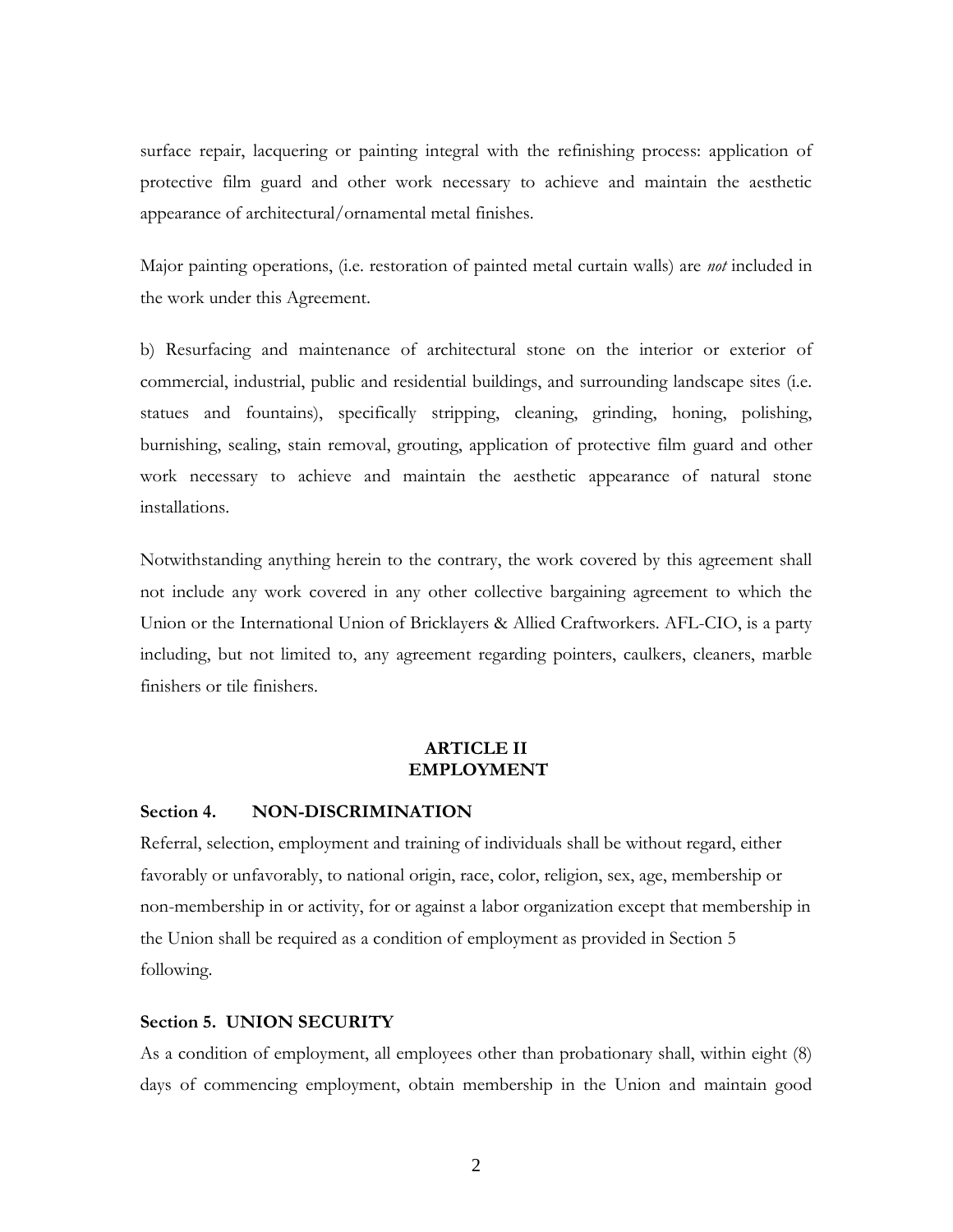standing thereafter. For probationary employees, this provision shall apply within eight days of completing the probationary, period. For new parties becoming signatory during the term of this Agreement, this provision shall apply from the date of their executing the Agreement.

For purposes of this Section, tender of the initiation fee and periodic dues uniformly required of members shall constitute good standing. In the event that any employee fails to tender the dues or initiation fees, the Union shall notify the employer and if such notice contains a request to the employer to discharge said employee within forty eight (48) hours, said employer shall comply with the Union's request. In the event the employer refuses to discharge the employee as required, the Union shall be free to take such matter to the Disputes and Grievances Procedure.

To effect this Section, the Employer agrees to notify the Union by mail, phone, or fax of any new employee's name, address, social security number, classification, pay rate and starting date prior to the employee's commencing work. The Union will forward to the Employer written confirmation of the receipt of this information.

The union security provision will not be enforced in any state in which it would be contrary to law.

### **Section 6. PROBATIONARY PERIOD**

New hires shall serve a probationary period of ninety (90) calendar days during which the Employer will evaluate, to the extent possible, the employee's work habits and aptitude for metal/marble refinishing. The term "new hire" shall mean an employee who has not previously worked under this Agreement.

#### **Section 7. JUST CAUSE**

The Employer shall have the right to discharge any employee for just cause, just cause is recognized to include tardiness, carelessness, unwillingness to carry out work assignments, not being in condition to work or other similarly serious offenses. This provision will be enforced applicable to the extent of State and Federal law.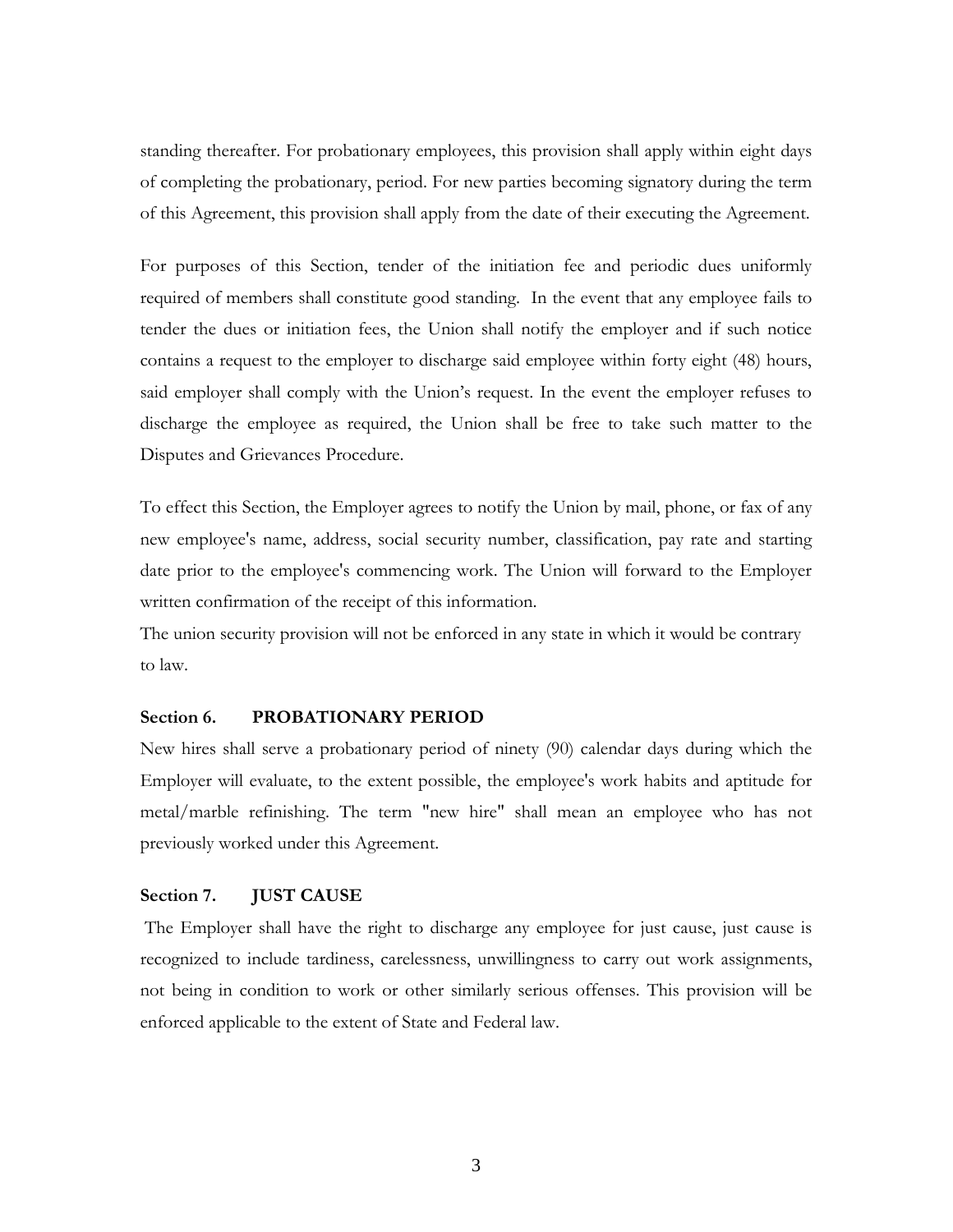### **Section 8. POSTING**

The parties to this Agreement will post, and keep posted during the term of this Agreement, in places where notices to employees and applicants for employment are customarily posted, a copy of this Article. Any dispute regarding employment under this Article must be submitted in writing by the employee, the Union or the individual Employer as provided in Article V. "Disputes and Grievances."

## **ARTICLE III CLASSIFICATIONS**

#### **Section 9. ADVANCEMENT**

Advancement to higher categories and classifications shall be based upon demonstrated attainment of craft skills and not solely upon the passage of time.

### **Section 10. CLASSES OF WORK**

### **Metal Refinisher and Guidelines -**

There shall be four (4) classes of employment, as follows. If at any time an employee becomes unable to perform the duties of his/her classification, he/she will be reclassified at an appropriate skill level and wage rate, subject to the review process in Section 11. Probationary Metal Employees will learn basics of Refinishing and be evaluated for suitability as a Refinisher. Ninety Day (90) Probation.

**A. Maintenance/Technician/Helper/Cleaner** employees shall perform semi-skilled duties assisting personnel in charge of job. During this period the employee will develop skills and perform tasks to acquire knowledge of work processes such as:

- Safety procedures.
- Setting up and breaking down the job-site; safely, efficiently and correctly.
- Setting up and breaking down scaffolding; safely, efficiently and correctly.
- Preparing surfaces for refinishing process; safely, efficiently and correctly.
- Train in cleaning, oxidizing, polishing and scratch removal of non-ferrous metals in various finishes; safely, efficiently and correctly.
- Capable of reading and understanding MSDS sheet.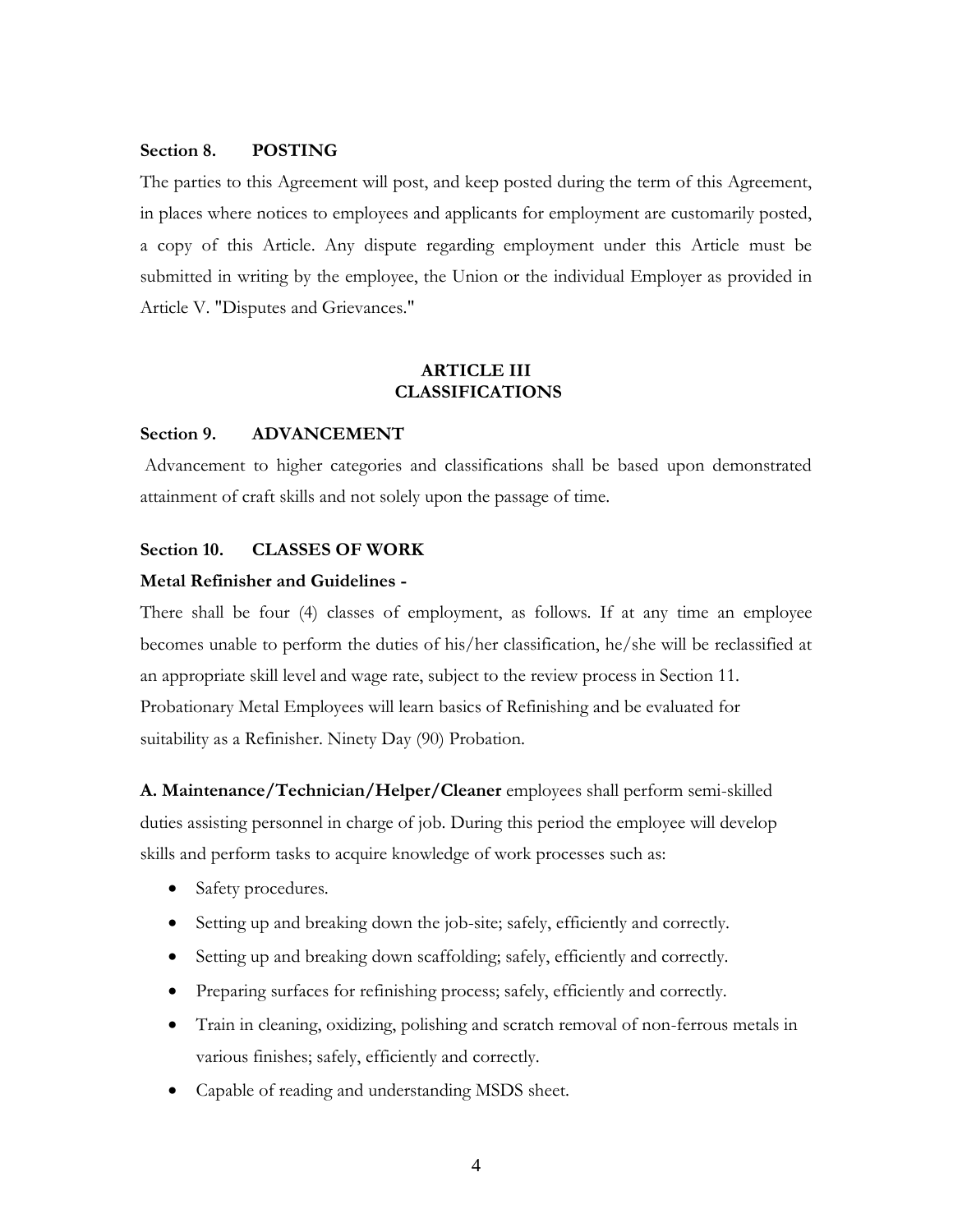Be aware of and understand company policy.

On entering this category, the Maintenance/Technician/Cleaner will have the opportunity to perfect the techniques of Metal Refinishing and demonstrate pride in craftsmanship. There will be increasing responsibility, with high quality workmanship. The Maintenance/Technician/Cleaner will be proficient in all safety rules and regulations and will advance within this category and. into other categories by demonstrating higher levels of performance and command of techniques.

# **B. Journeyperson**

A journey person must demonstrate all of the foregoing and competence in:

- Capable of working by himself/herself.
- Ability to work with other personnel in a responsible capacity.
- Knowledge of coatings.
- Spraying ability of the highest quality, acceptable to both company and customer.
- Running job production, run a 2 man crews.
- A minimum of three (3) types of metal, copper alloys, stainless steel or aluminum.
- Two types of refinishes, i.e. satin, polished, oxidized, painted surfaces or specialty finishes.
- Scratch removal.
- Responsible for any and all equipment, tools, vehicle, and materials within his/her custody.
- Basic training of lower classifications.
- He/she must be able to read and comprehend work orders, instructions, written directions as well as oral instructions and convey these to any employee that he/she is working with.

# **C. Junior Foreman**-

A junior Forman must demonstrate all of the foregoing and competence in:

 Have the ability to train and communicate effectively with lower classifications, and the running and coordinating of job projects.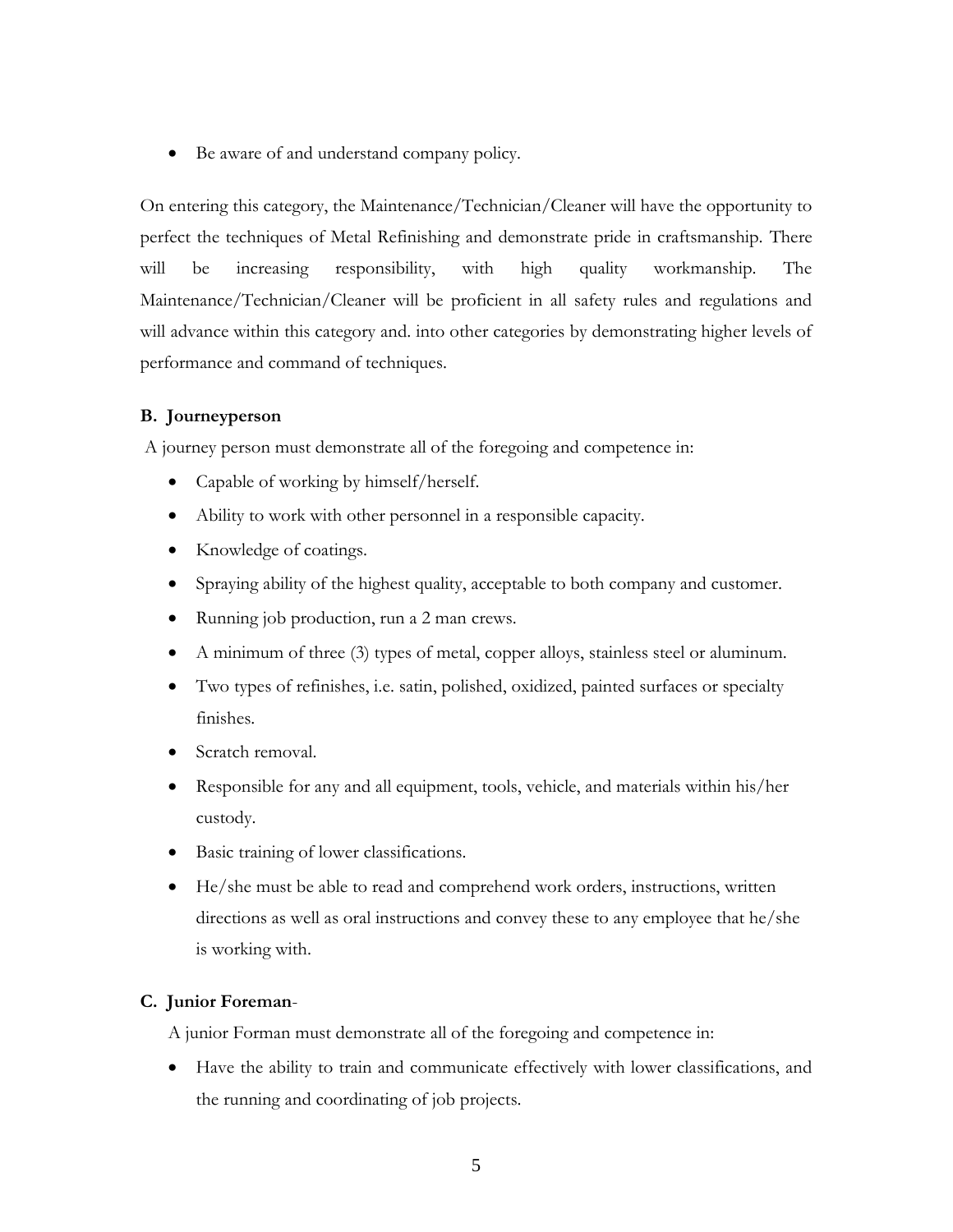- Capable of communicating with customers, building supervisors and management personnel.
- Follows instructions, can carry out and understand work orders and assignments.

# **D. Foreman**

A foreman must demonstrate all of the foregoing and:

- He/She is capable of setting up large and complicated jobs.
- Be able to run 3 or 4 man crews.
- Assist supervisors with coordinating personnel.
- Demonstrate a proficiency to deal with clients in the absence of a supervisor.
- Ensure a project is run professionally and safely while meeting the company's standards of quality and productivity.
- All types of metal finishes, i.e. copper alloys, bronze, nickel silver, copper (satin, mirror and oxidized), stainless steel (satin and mirror), aluminum, painted surfaces and specialty finishes, including scratch removal.
- Be responsible for training.

# **Marble Restoration and Guidelines –**

There shall be five (5) classes of employment, as follows.

Probationary Marble Employees will learn basics of maintenance and restoration and be evaluated for suitability as a Marble refinisher. Ninety Day (90) Probation.

# **A. Marble Maintenance Technician** -

- Safety procedures.
- Setting up and breaking down the job-site; safely, efficiently and correctly.
- Setting up and breaking down scaffolding; safely, efficiently and correctly.
- Capable of reading and understanding MSDS sheet.
- Be aware and understand company policy.
- Cleaning and stripping, degreasing and waxing/crystallizing existing floors.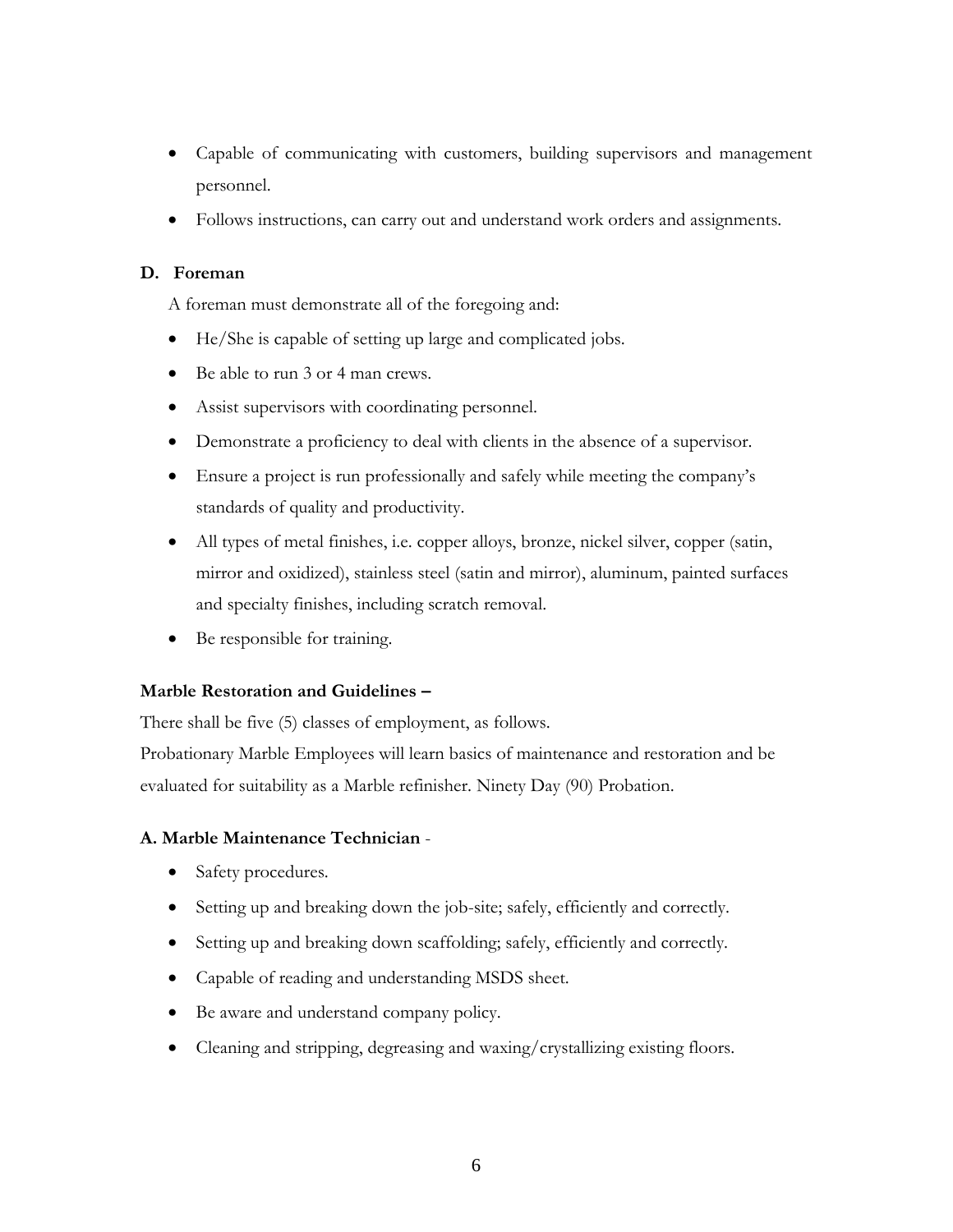# **B. Marble Maintenance Journeyman/Supervisor**-

A Marble Maintenance Journeyman/Supervisor must demonstrate all of the foregoing and competence in:

- Capable of working by himself/herself.
- Ability to work with other personnel in a responsible capacity.
- Running job production, run a 2 man crews.
- Responsible for any and all equipment, tools, vehicle, and materials within his/her custody.
- Basic training of lower classifications.
- He/she must be able to read and comprehend work orders, instructions, written directions as well as oral instructions and convey these to any employee that he/she is working with.
- Requisition materials and supplies for the crews.
- Performing to schedule.
- Knowledge of all maintenance accounts, locations and requirements for each of the accounts.
- Ability and knowledge of diamond abrasive polishing and powder polishing.
- Trained to perform maintenance on various floor surfaces such as marble, slate, granite, limestone, tile, terrazzo, sandstone, etc. Employee shall identify all of these materials to perform the proper maintenance procedure for each stone surface.

# **C. Restoration Journeyman**-

A journeyperson must demonstrate all of the foregoing and competence in:

- Knowledge of safety procedures and mixing of chemicals used in maintenance process.
- Stripping and cleaning of surfaces for grinding, poultice application and removal.
- Properly trained in grinding marble and soil stone surfaces.
- Cleaning, power washing and polishing wall surfaces.
- Knowledge and understanding file differences between hard and soft stones and maintenance of each type.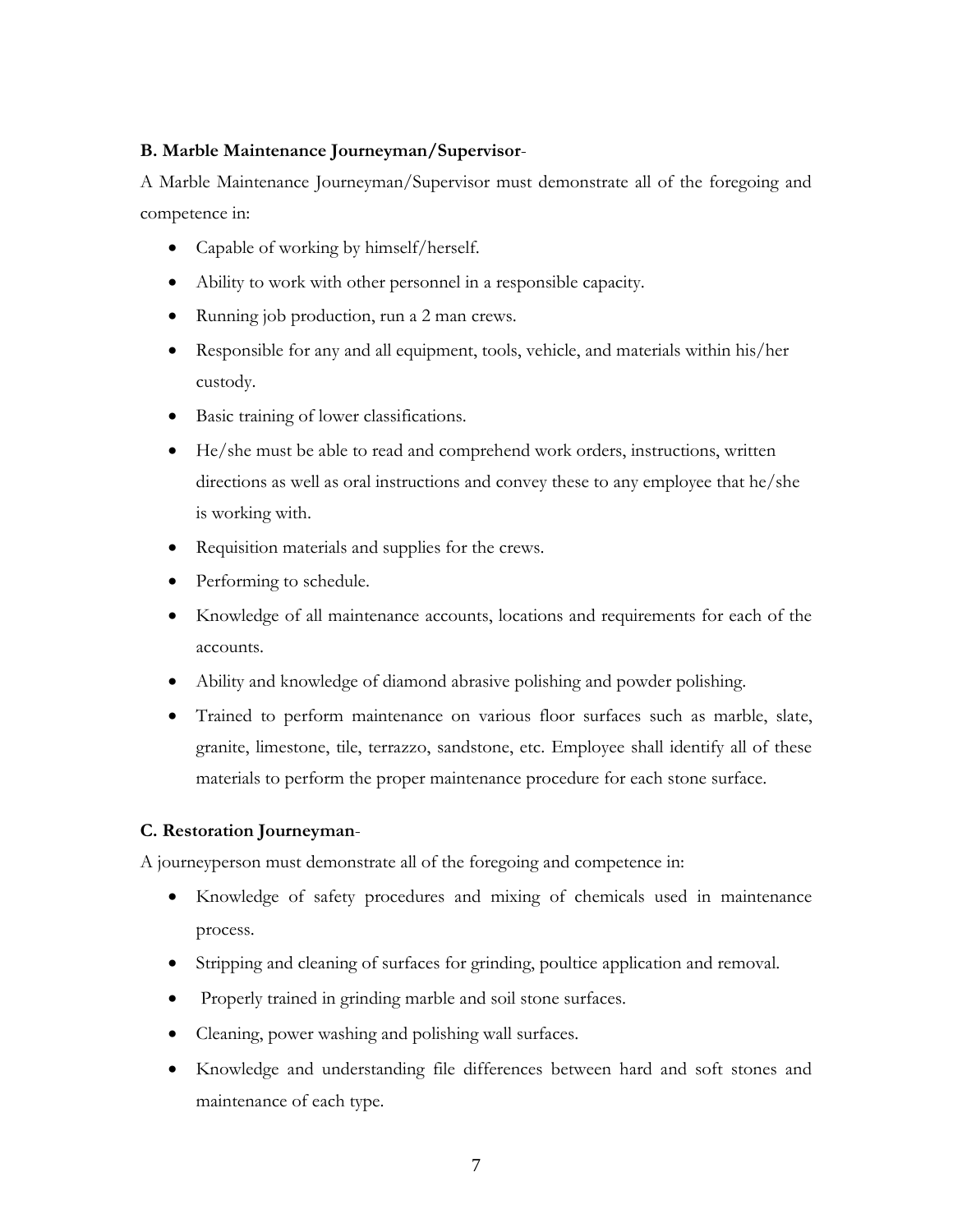# **D. Junior Foreman**-

A junior Forman must demonstrate all of the foregoing and competence in:

- Must be capable of removal and applications of various coatings, sealers, impregnators and acid etching.
- Finish polishing of surfaces after grinding methods.
- Knowledge of original honing, satin finish, polishing of Type A through Type D stones on walls, floors, base, plinths, soffits, benches, countertops and splashes. Type A through Type D stones, marble, granite, limestone, travertine and sandstone, also terrazzo steps, landings and floors.
- Proficient in the use and safety of mechanical lifts and movable staging such as boom lift, scissor-lifts, grade-alls, swing stages and forklifts.
- Have the ability to train and communicate effectively with lower classifications, and the running and coordinating of job projects.
- Capable of communicating with customers, building supervisors and management personnel.
- Follows instructions, can carry out and understand work orders and assignments.

# **E. Foreman/Project Supervisor-**

A Foreman/Project Supervisor must demonstrate all of the foregoing and competence in:

- He/She is capable of setting up large and complicated jobs
- Be able to run 3 or 4 man crews.
- Assist supervisors with coordinating personnel.
- Demonstrate a proficiency to deal with onsite client in the absence of a supervisor.
- Ensure a project is run professionally and safely while meeting the company's standard of quality and productivity.
- Be responsible for training.
- Reporting and patching of broken or missing grout, matching of existing grout colors and textures.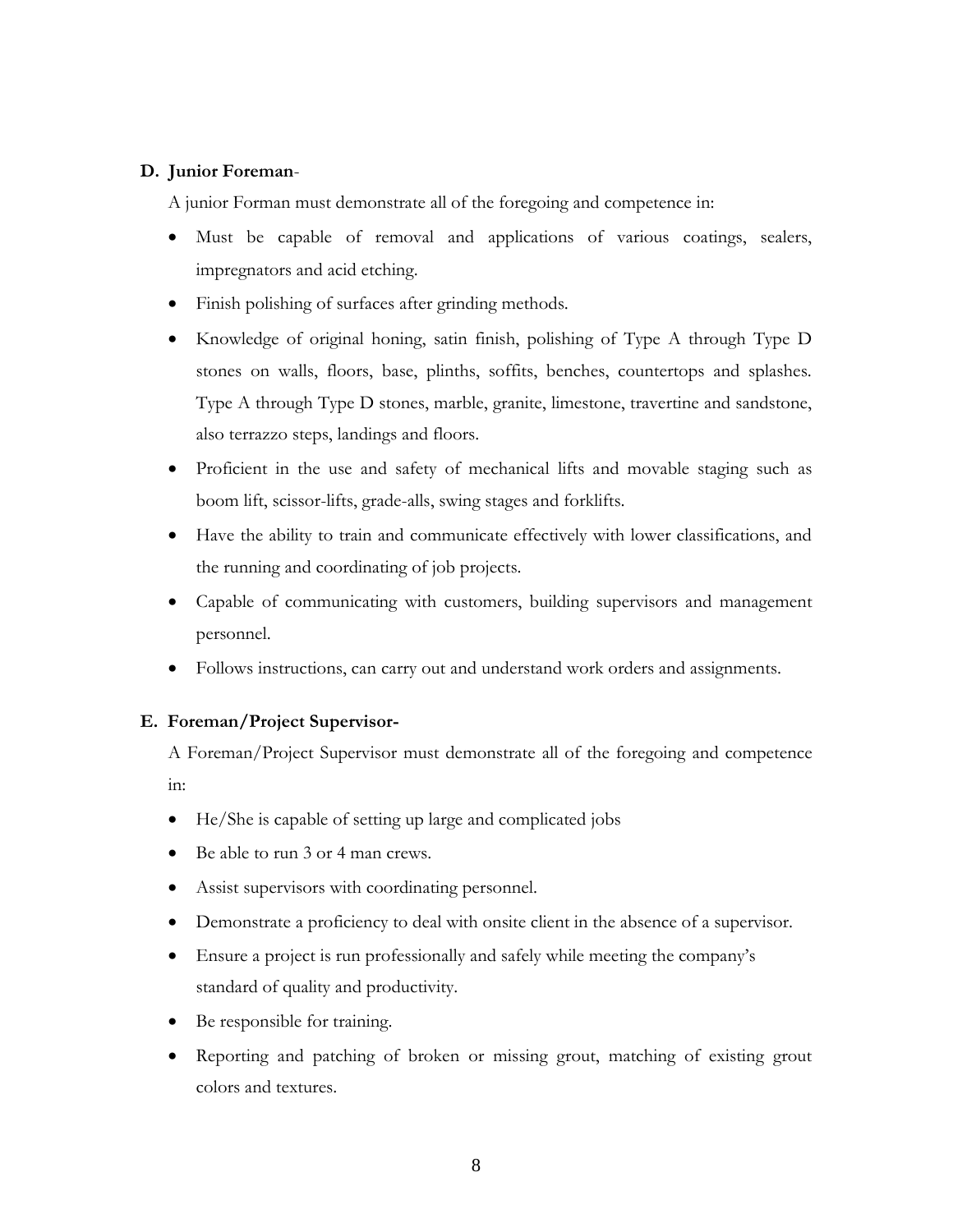- Grinding, honing, satin finish and polishing Type A hard stones surfaces, slate, granite, slate, onyx and Verdi type marbles and granites on walls, floors, plinths, benches, base, soffits, countertops and splashes.
- Removal of stains, oils, aging from all stone surfaces both vertical and horizontal.
- Knowledge of chemicals and equipment to be used in specialty applications and procedures.
- Ability to supervise, schedule and lay out work areas for work crews.

### **Section 11. REVIEW**

All employees with up to 5 years of employment will be reviewed twice yearly (anniversary date and six months thereafter) and employees employed six years or more will be reviewed annually on their anniversary date; by the employee's supervisor, on performance and ability and will be subject to wage increases as determined in the report. All employees shall receive wage increases as determined in the report no later than two weeks after the anniversary date review and two weeks after the mid-year review for those employees who receive two reviews per year. All employees to receive a written copy of the review. The Employer will maintain written copies of such reports and provide copies to the Union upon request. Employer will send a list of employee anniversary date to the Union. If an Employee disputes any report, review or believes he/she was unfairly denied a wage increase then he/she may bring this for dispute resolution.

New hires with less than four (4) months or less of service (after probation period) will not be reviewed until the second review period. New hires who are already BAC Local 3CA. members will have ninety (90) days probation with the new employer, however, all benefits will commence from the first day of employment.

# **ARTICLE IV SENIORITY**

## **Section 12. SENIORITY**

Seniority is defined as the length of an employee's continuous service with the individual Employer. In the layoff and recall of employees to work covered by this Master Agreement,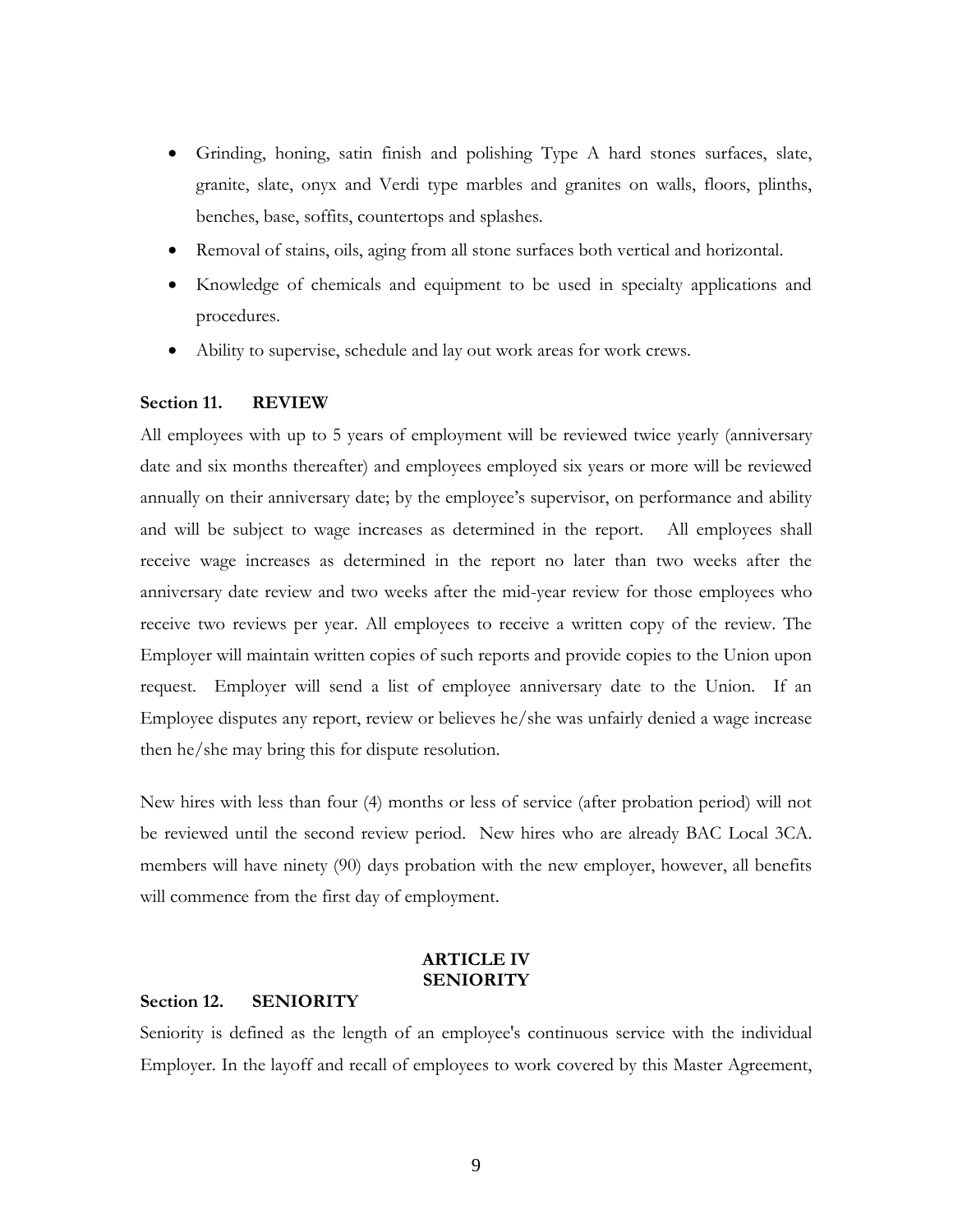seniority shall be applied by job classification; however, in no event shall the employer be required to retain an employee who cannot efficiently perform the work available.

The Employer, in order to maintain the best operating efficiency, reserves the right to transfer employees from one job classification to another. An employee so transferred shall continue to accumulate seniority in the former classification and thereafter separately accumulate seniority in the new classification to which he or she has been assigned.

### **Section 13. QUALIFICATIONS**

Seniority shall not apply to any employee with less than three (3) months continuous service with an Individual Employer. At the end of such three (3) months service (probationary period) of an employee, the individual Employer shall notify the Union in writing of the name of such employee and the classification in which he or she has acquired seniority.

## **Section 14. TERMINATION.**

Seniority shall be terminated by: (1) discharge for cause, (2) voluntary quit, or (3) twelve consecutive months of unemployment except when such unemployment results from an injury on the job, in which case the period of consecutive unemployment shall be extended from twelve to eighteen months.

## **ARTICLE V COMPENSATION**

### **Section 15. GRANDFATHER CLAUSE**

No employee employed by any signatory Employer prior to July 1, 1992 shall receive a reduction in base rate of pay as a result of the changes in classification & work categories set forth in this Agreement.

#### **Section 16. METAL/MARBLE REFINISHERS - WAGE RATES**

The wages and fringe benefits to be paid under this agreement for work performed on or after March 1, 2015 shall be as shown in the following tables and sections 17, 18, and 19.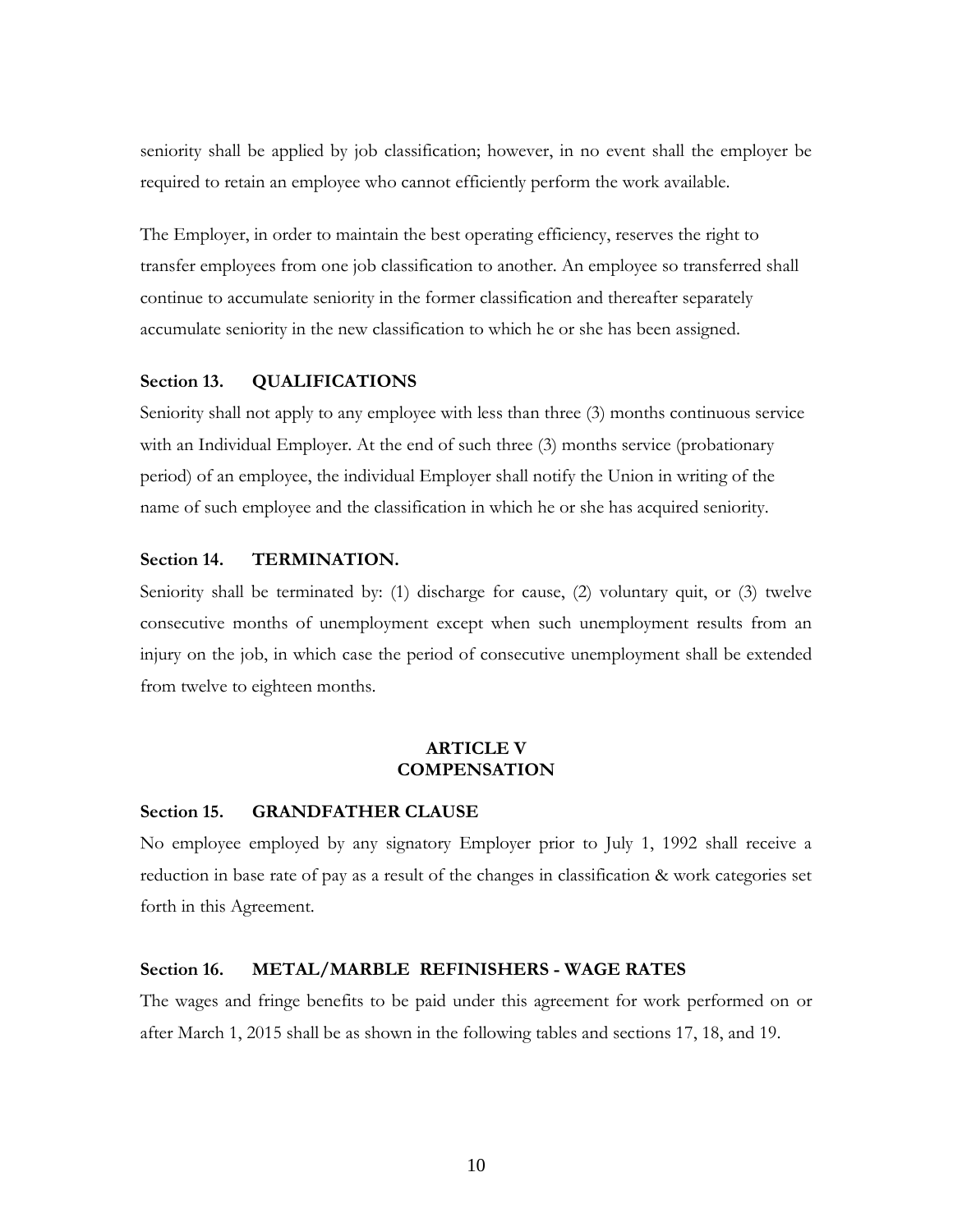# **METAL RATES**

| Wage increases                     | 03/01/2015        | 12/1/2015         | 12/1/2016         |
|------------------------------------|-------------------|-------------------|-------------------|
| Classifications                    | Min - Max         | Min - Max         | Min - Max         |
| New Hire (Trial Period 90 days)    | $$13.76 - $14.92$ | $$14.04 - $15.22$ | $$14.32 - $15.53$ |
| A. Maintenance/Tech/Helper/Cleaner | $$16.77 - $22.17$ | $$17.10 - $22.62$ | $$17.45 - $23.07$ |
| B. Journeyman                      | $$21.04 - $25.35$ | $$21.46 - $25.85$ | $$21.89 - $26.37$ |
| C. Junior Foreman                  | $$24.70$ $$27.81$ | $$25.20 - $28.36$ | $$25.70 - $28.93$ |
| D. Foreman Project Supervisor      | $$27.02 - $31.14$ | $$27.56 - $31.76$ | $$28.11 - $32.40$ |

# **MARBLE RATES**

| Wage increases                       | 03/01/2015        | 12/1/2015         | 12/1/2016         |
|--------------------------------------|-------------------|-------------------|-------------------|
| <b>Classifications</b>               | Min - Max         | Min - Max         | Min - Max         |
| New Hire (Trial Period 90 days)      | $$13.76 - $14.92$ | $$14.04 - $15.22$ | $$14.32 - $15.53$ |
| A. Marble Maintenance/Techanician    | $$17.37 - $21.70$ | $$17.72 - $22.13$ | $$18.07 - $22.57$ |
| B. Maintenance/Journeyman/Supervisor | $$21.66 - $25.35$ | $$22.10 - $25.85$ | $$22.54 - $26.37$ |
| C. Restoration Journeyman            | $$21.04 - $24.13$ | $$21.46 - $24.62$ | $$21.89 - $25.11$ |
| D. Junior Foreman                    | $$23.48 - $27.80$ | $$23.95 - $28.36$ | $$24.43 - $28.93$ |
| E. Foreman Project Supervisor        | $$27.02 - $31.14$ | $$27.56 - $31.76$ | $$28.11 - $32.40$ |

Note: Effective on March 1, 2015: All Wage Brackets Increase by 2% per year. All current Union members with at least 1 year service effective March 1, 2015 will receive a 3.5% increase in current hourly wages. Any employee who received an increase of at least 3.5% within 6 months prior to March 1, 2015 would be excluded from this increase.

# **Section 17. PENSION**

Beginning on March 1, 2015, the pension contribution shall be increased to one dollar and thirty one cents (\$1.31) per hour and shall be paid to the International Pension Fund of the Bricklayers and Allied Craftworkers International Union. Dues check-off shall be increased to fifty six cents (\$0.56) per hour worked on behalf of covered employees. A Total of \$1.87 for each hour worked shall be remitted monthly on reporting forms provided by the Union.

Beginning on December 1, 2015, the pension contribution shall be increased to one dollar and thirty six cents (\$1.36) per hour and shall be paid to the International Pension Fund of the Bricklayers and Allied Craftworkers International Union. Dues check-off shall be increased to fifty eight cents (\$0.58) per hour worked on behalf of covered employees. A total of \$1.94 for each hour worked shall be remitted monthly on reporting forms provided by the Union.

Beginning on December 1, 2016, the pension contribution shall be increased to one dollar and forty one cents (\$1.41) per hour and shall be paid to the International Pension Fund of the Bricklayers and Allied Craftworkers International Union. Dues check-off shall be increased to sixty cents (\$0.60) per hour worked on behalf of covered employees. A total of \$2.01 for each hour worked shall be remitted monthly on reporting forms provided by the Union.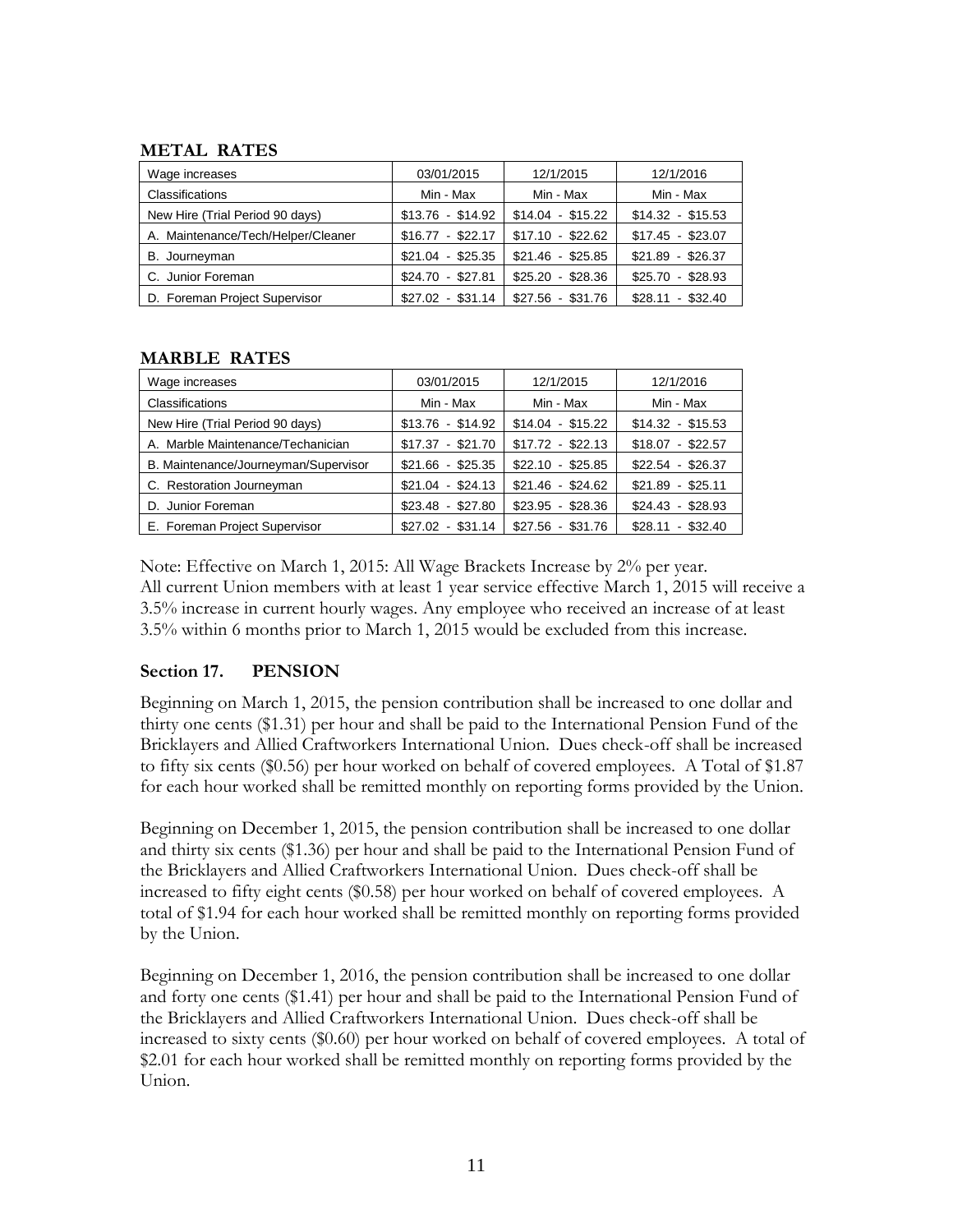#### **Section 18. HEALTH AND WELFARE**

Medical Coverage - (comparable to marble finishers) Employers will provide medical/dental and vision care or equal medical plan for employees who pass the 90-day probation period for the first twelve (12) months of employment. Employees may pay for dependent coverage (spouse and/or dependent children) during this period of time if he/she chooses to have dependent coverage. Employees with twelve (12) months or more of employment, full dependent coverage will be paid by the employer. In all cases the employee is to provide verification of legal martial status and dependent status.

Current employees with over twelve (12) months of employment will immediately receive dependent coverage. Current employees with less than twelve (12) months of credited employment will receive dependent coverage after completion of twelve (12) months continued employment.

For work performed on or after March 1, 2015; all employers shall contribute 90% of the total premium for all employees' healthcare, including, medical, dental and vision. The healthcare premium shall include coverage for the employee, spouse and dependent(s) if applicable. All employees shall contribute 10% of their total monthly healthcare premium starting on March 1, 2015. All employees shall contribute 11% of their total monthly healthcare premium starting on December 1, 2015. All employees shall contribute 12% of their total monthly healthcare premium starting on December 1, 2016.

### **Section 19. DUES CHECK-OFF**

The Employer shall deduct from wages the amount of dues "check-off" for each hour worked, on behalf of covered employees who authorize such deductions in writing. Such amounts will be deducted weekly and remitted monthly on reporting forms provided by the Union.

Copies of the authorizations cards signed by employees authorizing dues deductions will be provided to the employers upon request, to qualify employees as BAC 3Ca. members.

Beginning on 03-01-15, Dues check-off amount shall be fifty six cents (\$0.56) per hour. Beginning on 12-01-15, Dues check-off amount shall be fifty eight cents (\$0.58) per hour. Beginning on 12-01-16, Dues check-off amount shall be sixty cents (\$0.60) per hour.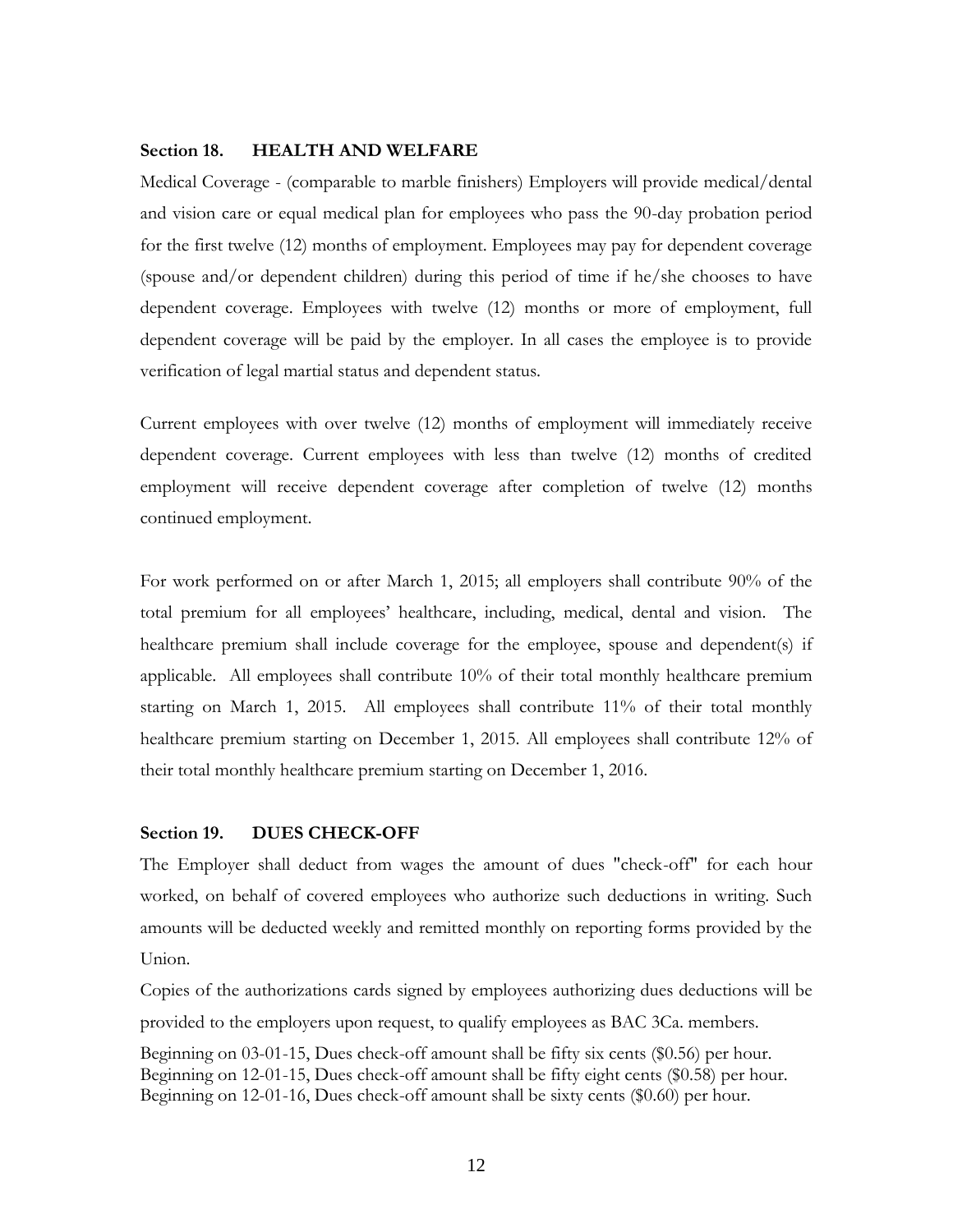# **Section 20. SHOW-UP PAY**

Any employee reporting for work pursuant to the Employer's instructions, prepared and ready for work, shall receive two (2) hours' pay if the employee is not assigned to work.

#### **Section 20. (a) SWING PAY**

On suspended platforms, two dollars (\$2.00) per hour shall be paid over and above the regular daily wages.

### **Section 21. SUBSISTENCE**

All employees may be required to work out of town. If an employee is required to be away from home for a 24-hour period, an additional seventy-five Dollars (\$75.00) per diem will be paid by the Employer. If an employee is required to work alone in such circumstances, the per diem amount will be ninety-five Dollars (\$95.00).

In the event an employee is ordered to work on a subsistence job, the individual Employer shall, if the employee so requests, pay subsistence in advance in one week intervals. The employee shall receipt in writing for said payment.

The employer will receive a credit against the subsistence pay for any expenses paid directly by the employer.

## **ARTICLE VI WORKING CONDITIONS**

### **Section 22. WORK DAY, WORK WEEK AND OVERTIME PAY**

Five consecutive eight-hour days, Monday through Friday (40 hours) shall constitute a work week. Hours worked over eight (8) hours per day shall be compensated at time and one-half. Hours worked over forty (40) per week shall be compensated at time and one-half. Saturday shall be paid at time and one-half and Sunday shall be paid at the rate of double time.

A work week of five (5) consecutive days encompassing Saturday and Sunday may be agreed to by the Employee and the Employer, if the need arises, in which case Sunday work will be paid for at a rate of twenty percent (20%) added to straight time wages. In all other cases,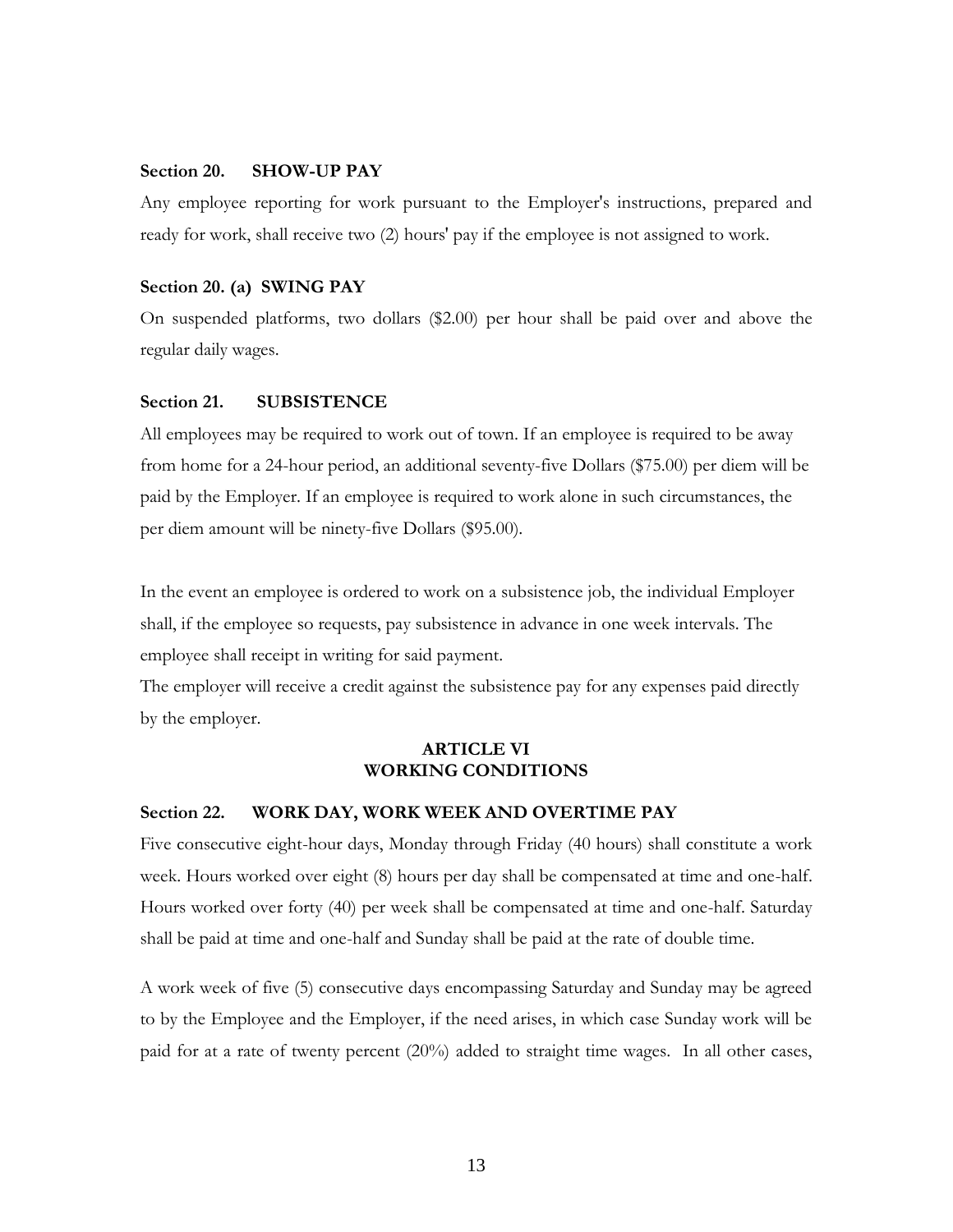Saturday work shall be paid for at time and one-half and Sunday work shall be paid for at double time.

Four (4) ten (10) hour days at straight time may be agreed to by the Employee and the Employer, if the need arises.

One day notice shall be given to employees before changing shift starting time.

In the event that personal time off for an Employee results in less than a 40 hour week, and provided that the Employer has work available, the Employee may, at their option, work on Saturday at straight time to achieve a 40 hour week.

### **Section 23. HOLIDAYS**

All employees covered by this Agreement shall receive the following holidays off with eight (8) hours of straight-time pay:

| New Year's Day         | Independence Day                      |
|------------------------|---------------------------------------|
| Martin Luther King Day | Labor Day                             |
| President's Day        | Thanksgiving Day and the Friday after |
| Memorial Day           | Christmas Day                         |

To be eligible for holiday pay, an employee must work the last regularly scheduled work day preceding the holiday and the first regularly scheduled work day following the holiday, unless the absence is approved by the Employer. A request for an approved day off shall be made at least 5 days before the event; approval for the request shall not be unreasonably withheld by the Employer.

### **Section 24. VACATION**

Eligibility for paid vacation shall be determined by years of continuous service, where 1800 hours of work in one calendar year shall constitute one year of service.

After l year 1 Week vacation After 2 years 2 Weeks vacation After 7 years 3 Weeks vacation After 16 years 4 Weeks vacation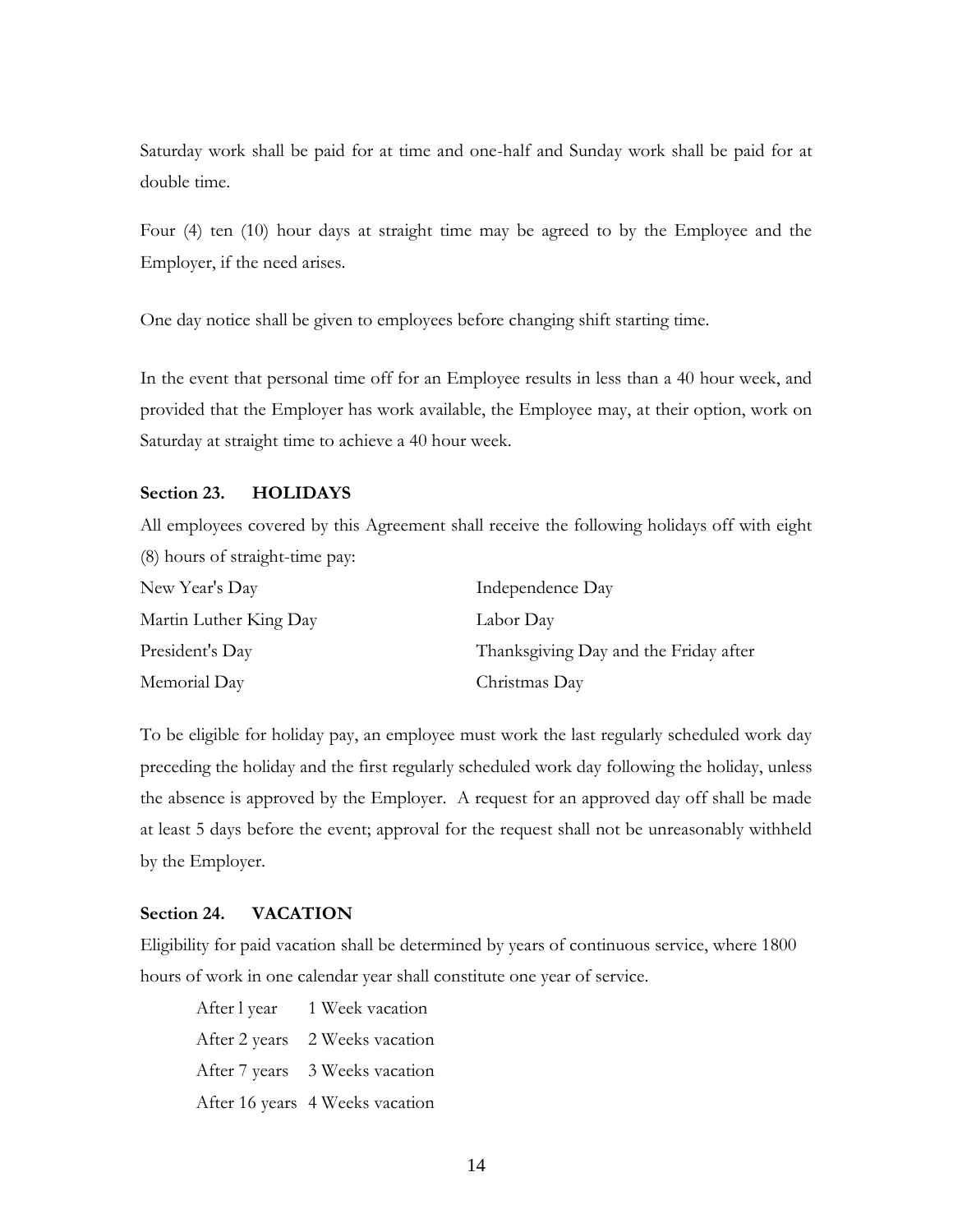No employee shall lose any vacation status earned under previous contracts*.* Vacations shall be scheduled by mutual agreement between the Employer and the employee. To the extent practicable, vacations shall be scheduled based on seniority.

# **Section 25. SICK DAYS and SAN FRANCISCO PAID SICK LEAVE ORDINANCE**

Sick days will be provided as follows:

After 1 year, 1 Sick Day After 2 years, 2 Sick Days After 3 years, 3 Sick Days After 4 years, 4 Sick Days After 5 years, 5 Sick Days

To be eligible to receive paid sick days, the employee will be compensated starting on the second day of feeling ill and only when the, company paid, health care provider doctor's statement is provided.

# **WAIVER OF SAN FRANCISCO PAID SICK LEAVE ORDINANCE.** To the fullest extent permitted, this agreement shall operate to waive any provisions of the San Francisco Paid Sick Leave Ordinance, San Francisco Administrative Code Section 12W, and shall supersede and be considered to have fulfilled all requirements of said Ordinance as presently written, and or amended during the life of this agreement.

# **Section 26. DRIVER'S LICENSE AND TRANSPORTATION**

Employer will pay travel time based on existing policies in place with each individual employer. In no case shall travel time be less than equivalent to the following:

Minimum wage from "clock in" at employers shop to arrival on jobsite. This time to include loading of vehicle prior to leaving shop. Once on jobsite any subsequent travel between jobsites within the 8 hour work day shall be paid at the employees prevailing wage rate. Travel time back to the shop including unloading to "clock in" will be paid at minimum wage. Any job that requires travel time longer than two hours either way, travel time to be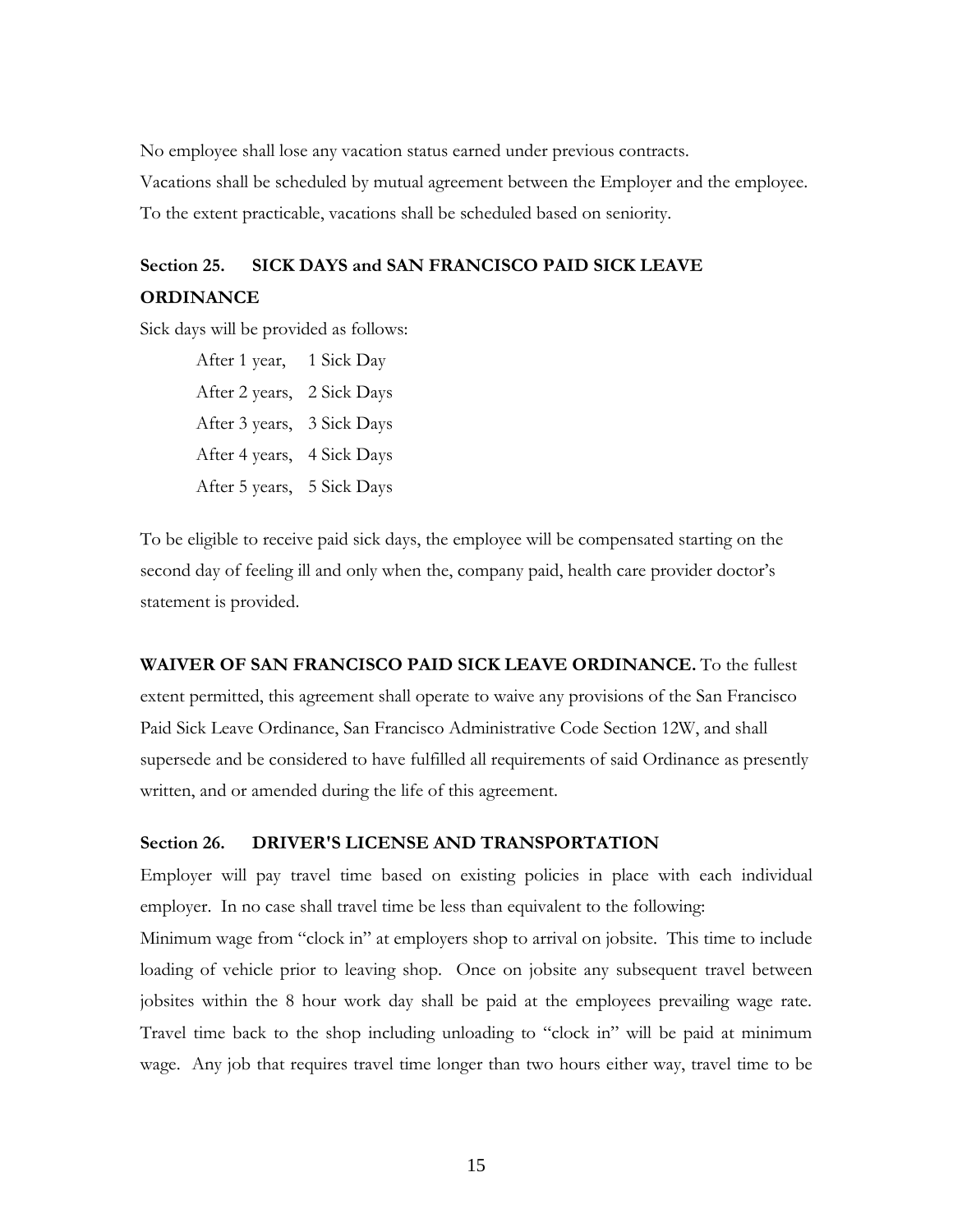paid at employees prevailing wage rate. Travel time shall in no way be construed as part of the 8 hour work day or 40 hour work week for computing overtime.

All employees may be required to drive a company vehicle when so directed, and therefore shall maintain a current valid driver's license. Loss or suspension of such license to drive shall require notification to the Employer and such employee's classification may be lowered. Driving a company vehicle while not in possession of a valid, current and unsuspended license shall be good and sufficient cause for suspension of employment and/or discharge.

No employee shall be required to furnish a truck, van or other vehicle to transport the Employer's material. If after reporting to work, no Employer-provided transportation is available to an employee, he/she may be directed to travel in his/her own vehicle and shall be compensated the vehicle expenses, i.e. gasoline, tolls, parking.

## **ARTICLE VII DISPUTES AND GRIEVANCES**

### **Section 27. INFORMAL PROCEDURES**

In the event a dispute arises during the term of this Agreement regarding application, interpretation or enforcement of any of the sections of this Agreement, the matter in all its particulars shall be set forth in writing by the complaining party and served upon the other. The Union and authorized representative of the Employer shall meet within ten (10) working days of receipt of the complaint in order to arrive at a fair settlement.

Grievances by employees shall be made in writing to the Union within fifteen (15) working days of the date of the alleged violation or of when the aggrieved party knew or reasonably should have known of the alleged violation.

## **Section 27. (a) SHOP STEWARD**

When one or more craftworkers are employed at a shop, it shall be the option of the union that a steward be elected by the shop employees. If no employee serves as a shop steward one may be appointed by the union.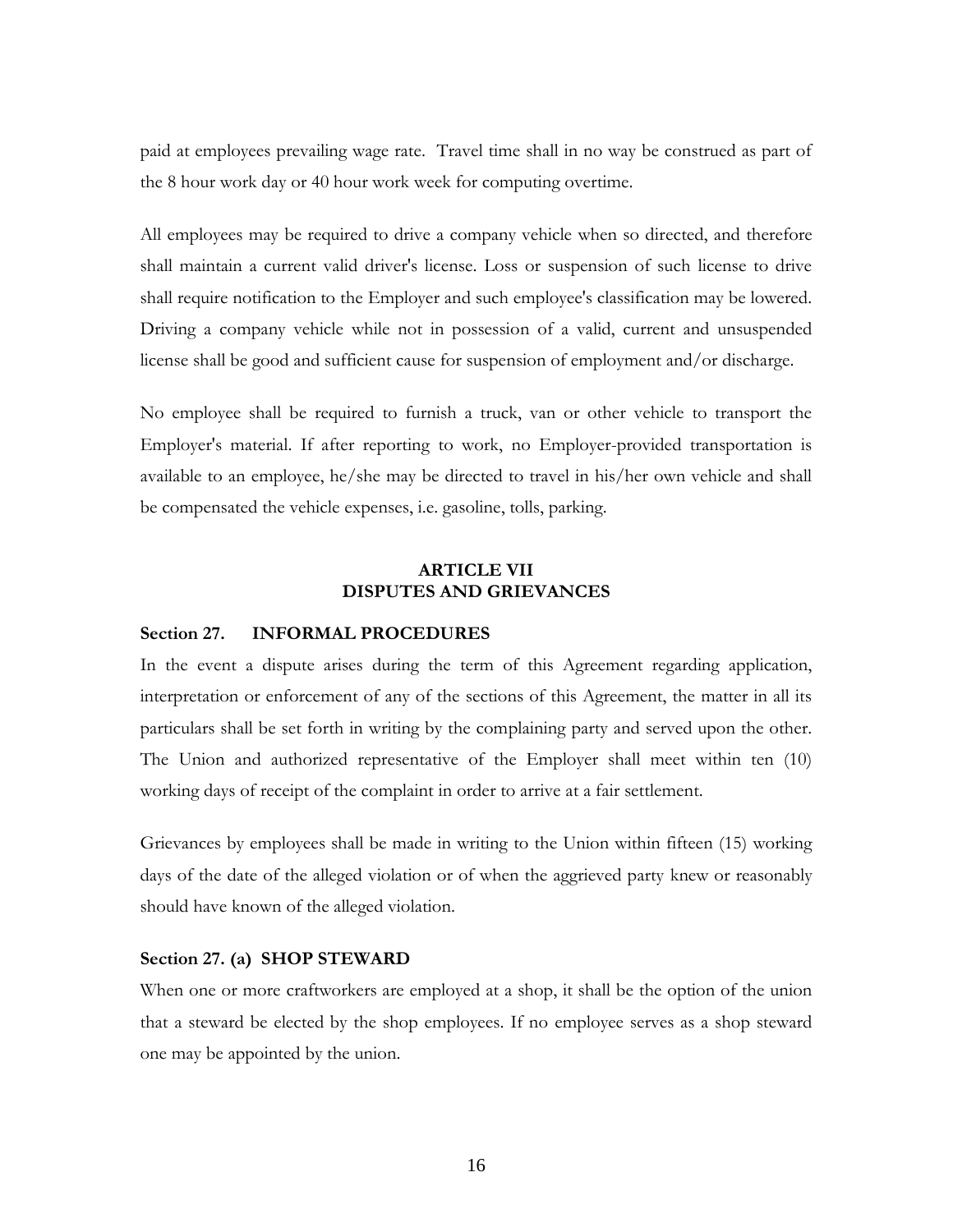The Steward shall determine that all Marble Refinishers and Metal Refinishers, etc. on the job are skilled craftworkers. He shall see that all terms of the agreement are complied with. He shall see that the State Code regulations pertaining to safety and scaffolds are complied with. In no event shall an employer discriminate against a shop steward or discharge him/her because of any action taken by him/her in the proper performance of his/her duties or enforcement of this Agreement. If the parties cannot agree to a settlement of a discharged steward, the parties agree to submit the dispute to expedited arbitration.

There shall be no interruption of work during the settlement of a controversy.

### **Section 28. ARBITRATION**

In the event that the parties cannot agree to a settlement, the dispute shall be submitted to a neutral arbitrator mutually selected and agreed upon, whose decision shall be final and binding. It is understood and agreed, however, that proposals to add to or change this Agreement shall not be arbitrable and that no proposals to modify, amend or terminate this Agreement nor any matter or subject arising out of or in connection with such proposals may be referred for arbitration under this Section. The arbitrator shall have no authority or power to add to, alter, or amend the terms and provisions of this Master Agreement.

In the event the parties cannot agree on a neutral arbitrator. They shall request a list of seven arbitrators from the American Arbitration Association; after determining by chance who shall strike first, shall alternately strike one name from said list. The remaining name shall be the arbitrator of the dispute. In the event the dispute arises out of a layoff or discharge that such layoff or discharge was not for just cause. The arbitrator may award any portion of back pay or such other remedies as are appropriate. Cost of an impartial arbitrator shall be borne by the loser.

# **ARTICLE VIII HEALTH AND SAFETY**

The parties hereto agree to do all in their power to secure the adoption of minimum safety, orders by the State and Federal Occupational Safety and Health Administration (OSHA), applicable to work covered by this Agreement.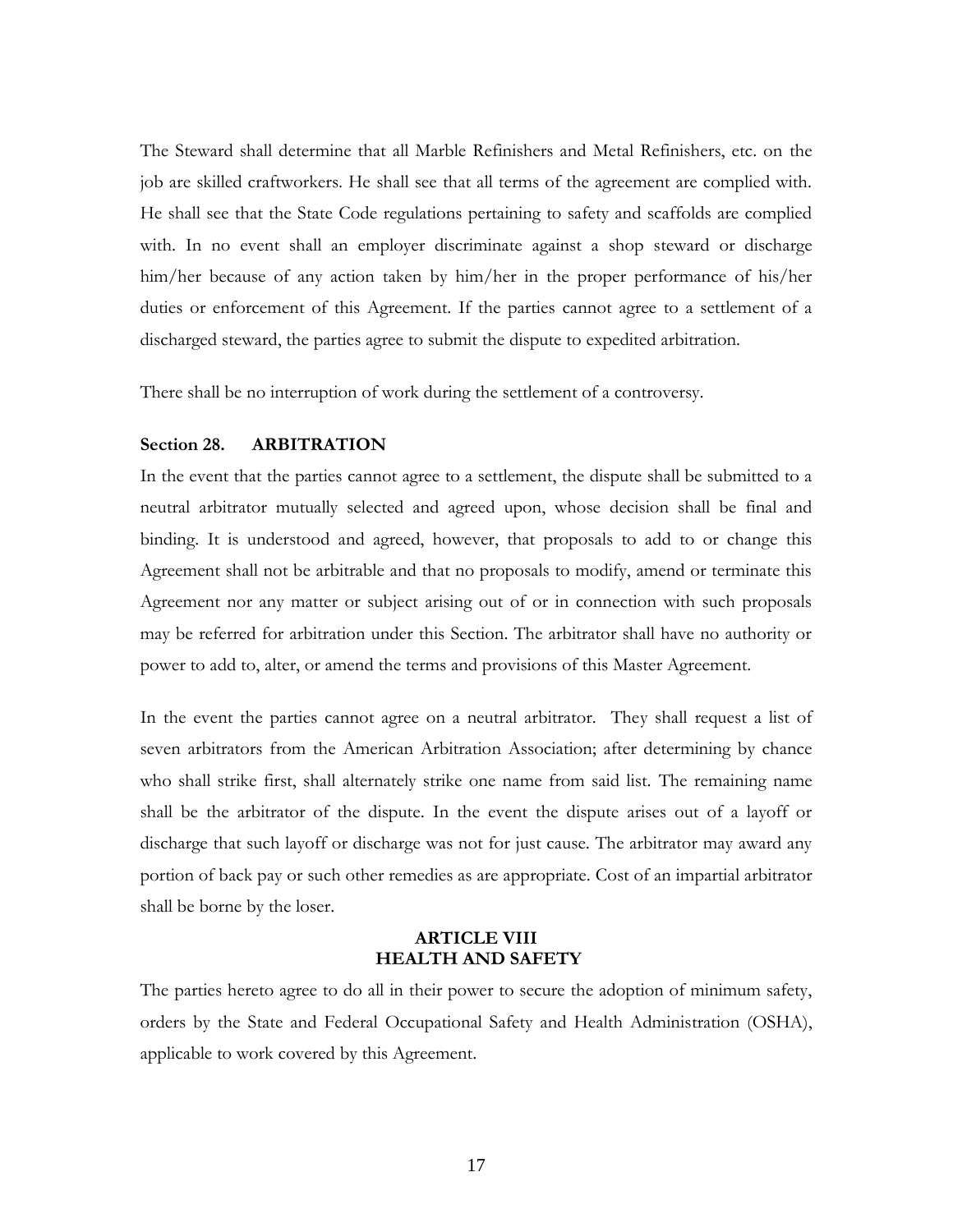Whenever employees are required to work with materials or other products which are dangerous or harmful to human health or safety, the Individual Employer shall furnish them with whatever protective clothing or equipment is required. In the event of a dispute as to what constitutes materials or other products which are dangerous or harmful to human health or safety or as to what protective clothing or equipment is required, the parties shall refer the matter to the State and Federal Occupational Safety and Health Administration (OSHA) and shall be governed by its recommendations.

# **ARTICLE IX SUBSTANCE ABUSE**

#### **Section 29. COMMITMENT**

The Individual Employers and the Union are committed to providing a safe and productive work environment. Substance abuse decreases efficiency, increases the risk of property loss or damage, and increases the risk of injury to employees.

### **Section 30. POLICY**

Accordingly, the Union and the signatory Employers agree that:

a) Employees shall not use, possess, dispense or receive alcohol or controlled substances (other than prescription drugs which do not impair job performance) during working hours, on company property, at a job site, or in Company vehicles.

b) Employees will not report for work while impaired by alcohol or controlled substances.

c) Employees who violate the above work rules are subject to disciplinary action up to and including discharge.

### **Section 31. TESTING**

Where the Individual Employer has "reasonable suspicion" to believe that an employee is under the influence of alcohol or a controlled substance, the Employer may require the employee to submit to a urine, blood or breathalyzer test to determine the presence of alcohol or drugs, subject to the following conditions: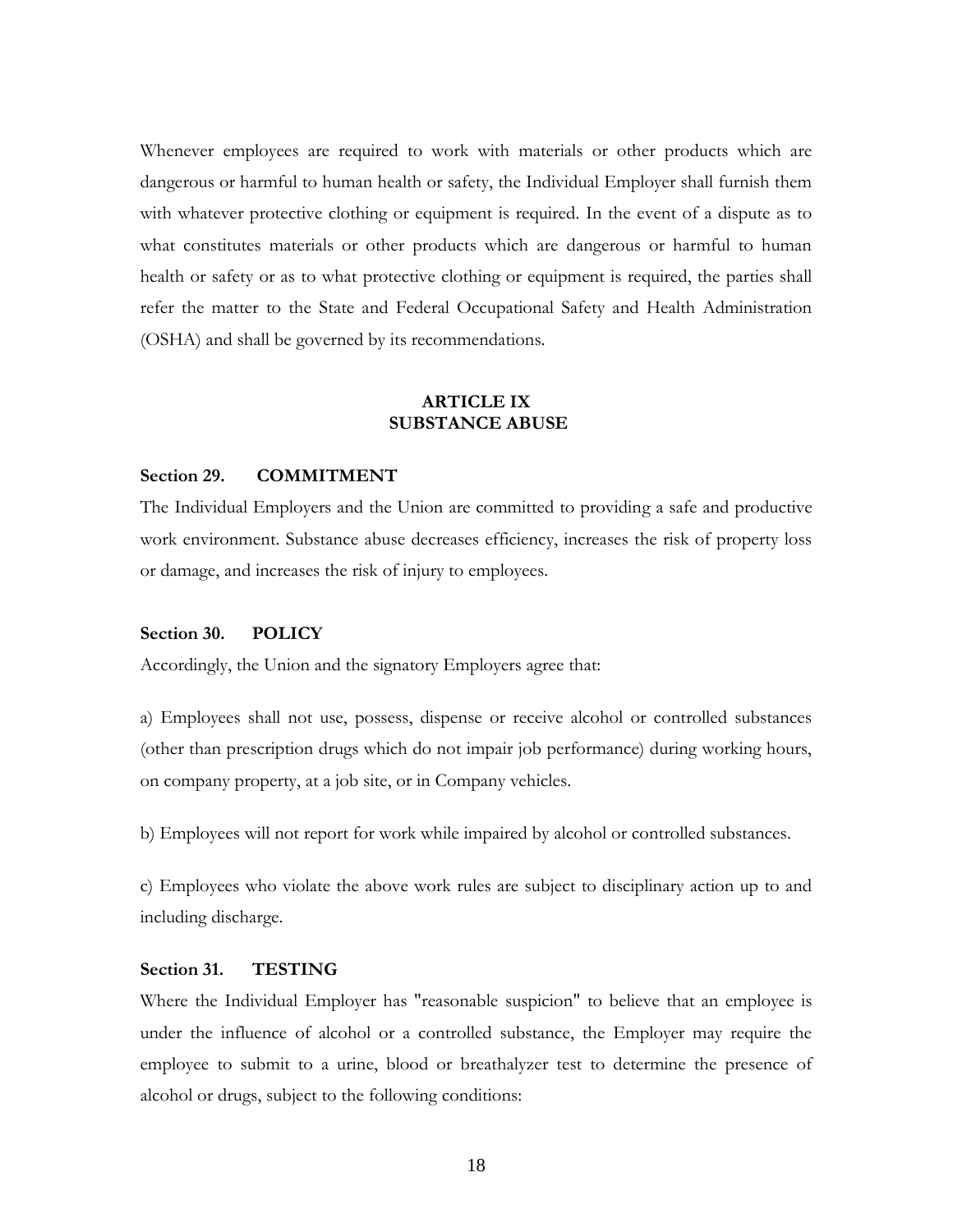a) Reasonable suspicion means suspicion based on specific personal observations, such as abnormal coordination, appearance, behavior, speech or breath odor of the employee. It can also include work performance, safety or attendance problems.

b) Employers who choose to compel an employee to submit to a drug/alcohol test must make a contemporaneous written record of the personal observations which amount to reasonable suspicion.

c) Employees asked to submit to a drug/alcohol test must be informed of the basis for the Employer's reasonable suspicion and must be given the opportunity to explain their conduct.

d) Employees required to take a drug/alcohol test will be placed on an unpaid leave of absence pending receipt of the test results. If the test results are negative, the employee will be reinstated with back pay, unless there was an independent reason for the Employer's actions, which reason was contemporaneously documented by the Employer.

e) Failure to submit to a drug/alcohol test will be grounds for termination. Employees who believe there was not reasonable suspicion to require them to submit to a drug/alcohol test must still submit to the test and then file a grievance in accordance with this Agreement.

f) The drug/alcohol test will be performed at the Employer's expense by PharmChem Laboratories, Inc., or another laboratory, mutually agreeable to the Union and the Association.

g) The employee shall be given a reasonable opportunity to contact a Union representative by telephone prior to submitting to the drug/alcohol test. A Union representative may accompany the employee to the laboratory or medical facility where the test will be conducted.

h) If the employee tests positive, the employee may request that the blood or urine sample be tested by another independent laboratory or medical facility at the Employer's expense.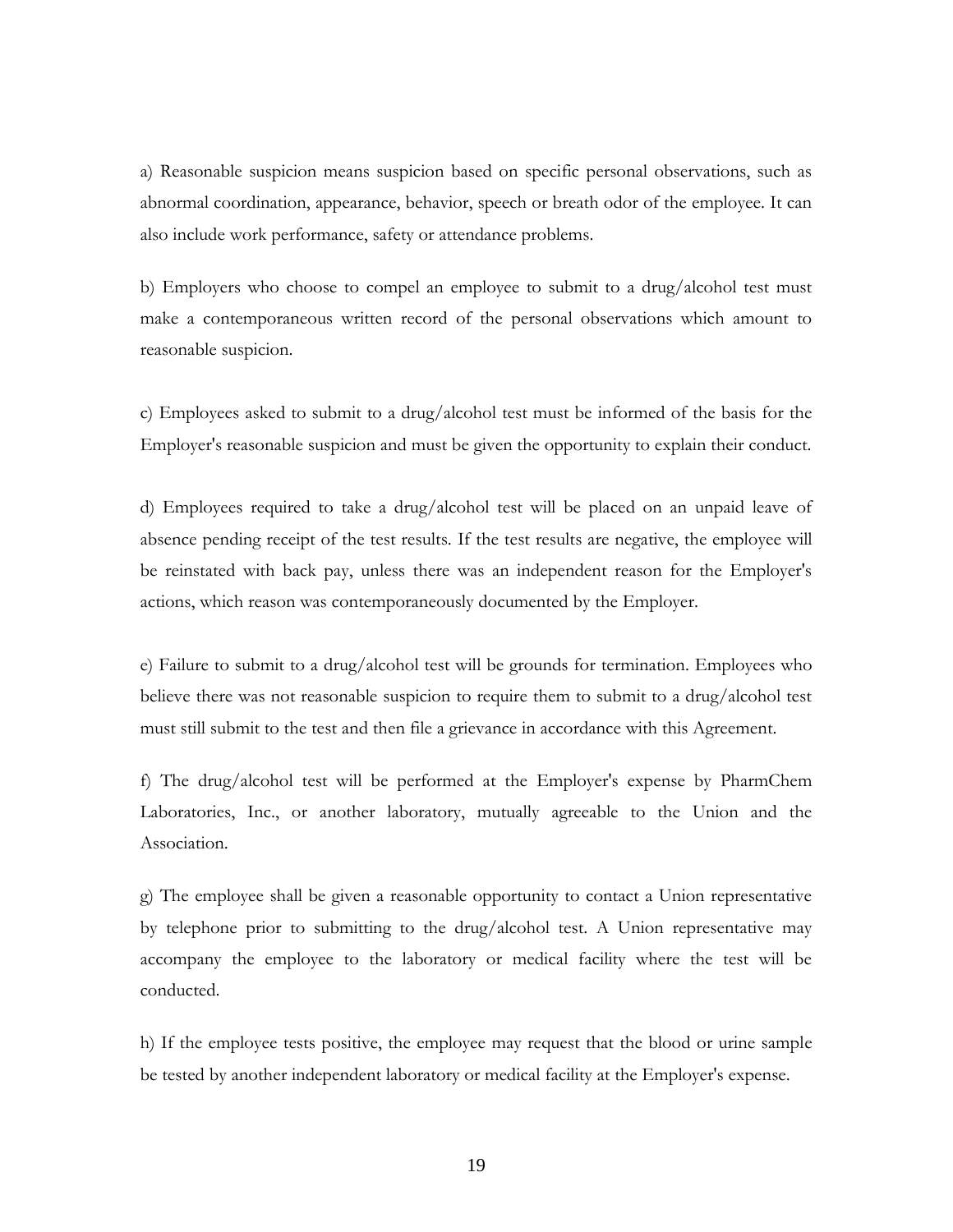i) All laboratory reports and test results shall be treated as confidential medical information and shall be maintained in a medical file separate from the employee's personnel file. Access to the medical file containing laboratory, reports and test results shall be on a need-to-know basis.

j) Notwithstanding subsection (h) above, at the request of the employee copies of the laboratory, reports and test results will be provided to the Union.

## **ARTICLE X STRIKES AND LOCKOUTS**

The Union will not authorize any strike or stoppage of work, and the Employer will not lockout the employees, during the term of this Agreement except that it shall not be a violation of this Agreement for the Union to withdraw the employees of an Employer who is failing to abide by a binding award of an impartial arbitration under Article V of this Agreement.

No employee, however, shall be discharged or otherwise disciplined for refusal to cross a primary picket line established by an international union affiliated or formerly affiliated with the AFL-CIO, or a local union thereof if such picket line has been authorized or sanctioned or otherwise cleared by a local Building and Construction Trades Council or a Central Labor Council having jurisdiction over the area.

### **ARTICLE XI UNION OFFICIALS**

### **Section 32. FIELD REPRESENTATIVES**

It is agreed that Field Representatives of Bricklayers & Allied Craftworkers Union Local 3, CA. will be permitted to interview employees in shops, plants and jobs for the purpose of conducting Union duties which cannot readily be performed at other times, provided such duties are performed expeditiously. Field Representatives will not take any unnecessary action to interfere with work or hinder productivity.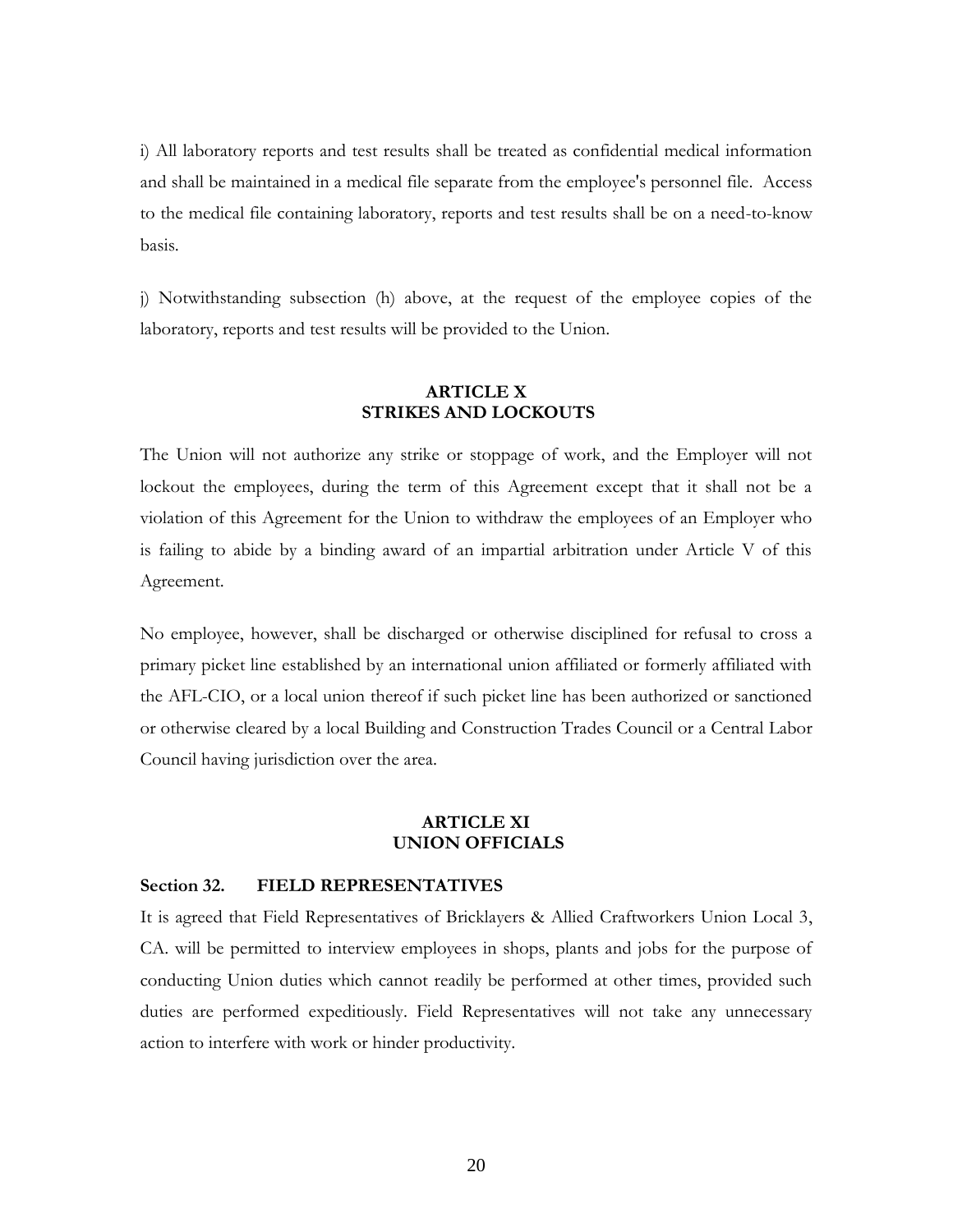### **Section 33. EMPLOYEE UNION OFFICERS**

Employees who are duly elected or appointed as Union officials or committee members shall be permitted to take such time as may be necessary to perform duties for the Union, provided however, that said employees shall receive no compensation whatever from the individual Employer for the time devoted to performance of such duties. It is agreed that absences occasioned by such Union duties shall be kept within reason and that the Employer shall be informed in advance of any such absences.

# **ARTICLE XII SEPARABILITY**

If, in any suit to which any party, to this Agreement is a party, it is held by the final judgment of any Federal or State Court, that any provision of this Agreement is held void, such judgment shall not in any way invalidate or effect any other portion of this Agreement not thus held void, but such remaining portions shall be deemed separable from void portions and shall be in all respects binding on the parties hereto.

# **ARTICLE XIII TERM OF AGREEMENT**

This Agreement shall become effective on December 1, 2011, and shall remain in full force and effect to and including the 30th day of November 2017, and thereafter for yearly terms beginning with December 1st of each year, provided however, that either party may give notice in writing of its desire to revise or terminate this Master Agreement not less than sixty (60) days prior to December 1, 2017, or December 1st of any year subsequent thereto.

The Union reserves the right to allocate and reallocate any wage increase due or to become due under the terms of this Agreement to any fringe benefit program provided by the terms of this Agreement. The Union shall exercise this right by notification to the Employers at least thirty (30) days prior to the date such allocation or reallocation is to become effective of any amount they wish to divert from the wage increase and the fringe benefit program to which the diversion is applicable.